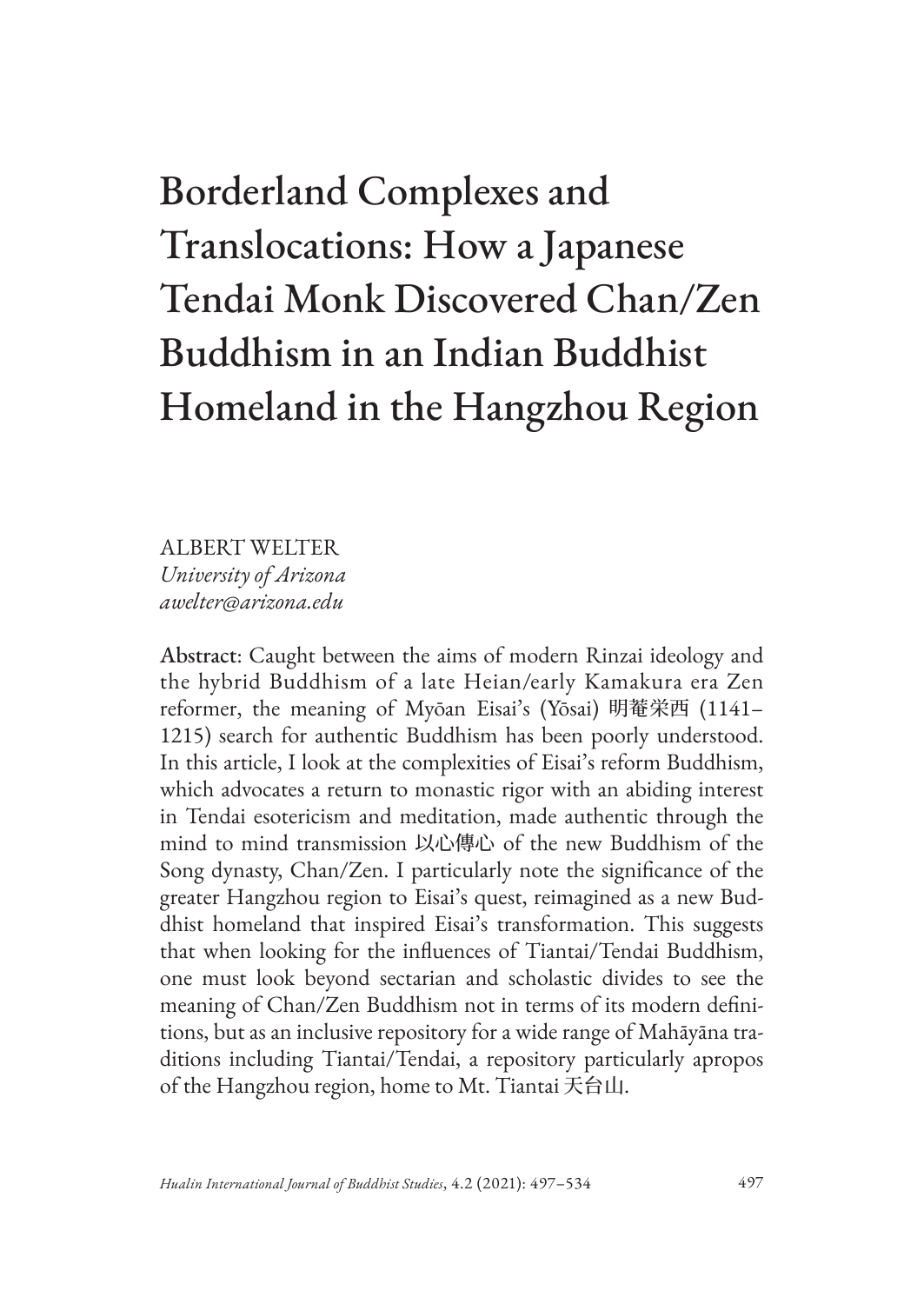498 ALBERT WELTER

Keywords: borderland complex, translocation, Hangzhou region, Eisai, Tendai, Aśoka *stūpa*, Budai Mile

DOI: https://dx.doi.org/10.15239/hijbs.04.02.08

#### **Introduction**

Caught between the aims of modern Rinzai ideology and the hybrid Buddhism of a late Heian/early Kamakura era Zen reformer, the meaning of Myōan Eisai's (Yōsai) 明菴栄西 (1141–1215) search for authentic Buddhism has been poorly understood. Building on my previous research, I look at the complexities of Eisai's reform Buddhism, which advocates a return to monastic rigor with an abiding interest in Tendai esotericism and meditation, made authentic through the mind to mind transmission 以心傳心 of the new Buddhism of the Song dynasty. I particularly note the significance of the greater Hangzhou region to Eisai's quest, reimagined as a new Buddhist homeland that inspired Eisai's transformation. This suggests that when looking for the influences of Tiantai/Tendai Buddhism, one must look beyond sectarian and scholastic divides, to see the meaning of Chan/Zen Buddhism not in terms of its modern definitions, but as an inclusive repository for a wide range of Mahāyāna traditions including Tiantai/Tendai, a repository particularly apropos of the Hangzhou region, home to Mt. Tiantai 天台山.

Eisai is a seminal figure in the Japanese Buddhist tradition, known as the first to bring an authentic transmission of Zen to Japan. The narrow image of Eisai as Zen master fits uncomfortably with his actual experience and his aim to recover an authentic form of Buddhism suitable to an age of Buddhist decline (*mappō* 末法) in Japan. Eisai was trained as a Tendai monk on Mt. Hiei 比叡山, and became expert in Tendai esoteric lore known as 'Taimitsu' 台密. In this capacity, Eisai made two trips to Japan: in 1168 he set out for Mt. Tiantai, ostensibly to become reinvigorated with Tiantai teaching; in 1187, he returned to China again with an aim to travelling further, to make a pilgrimage to Buddhist sacred sites in India. In neither case was the acquisition of Zen teaching at the forefront of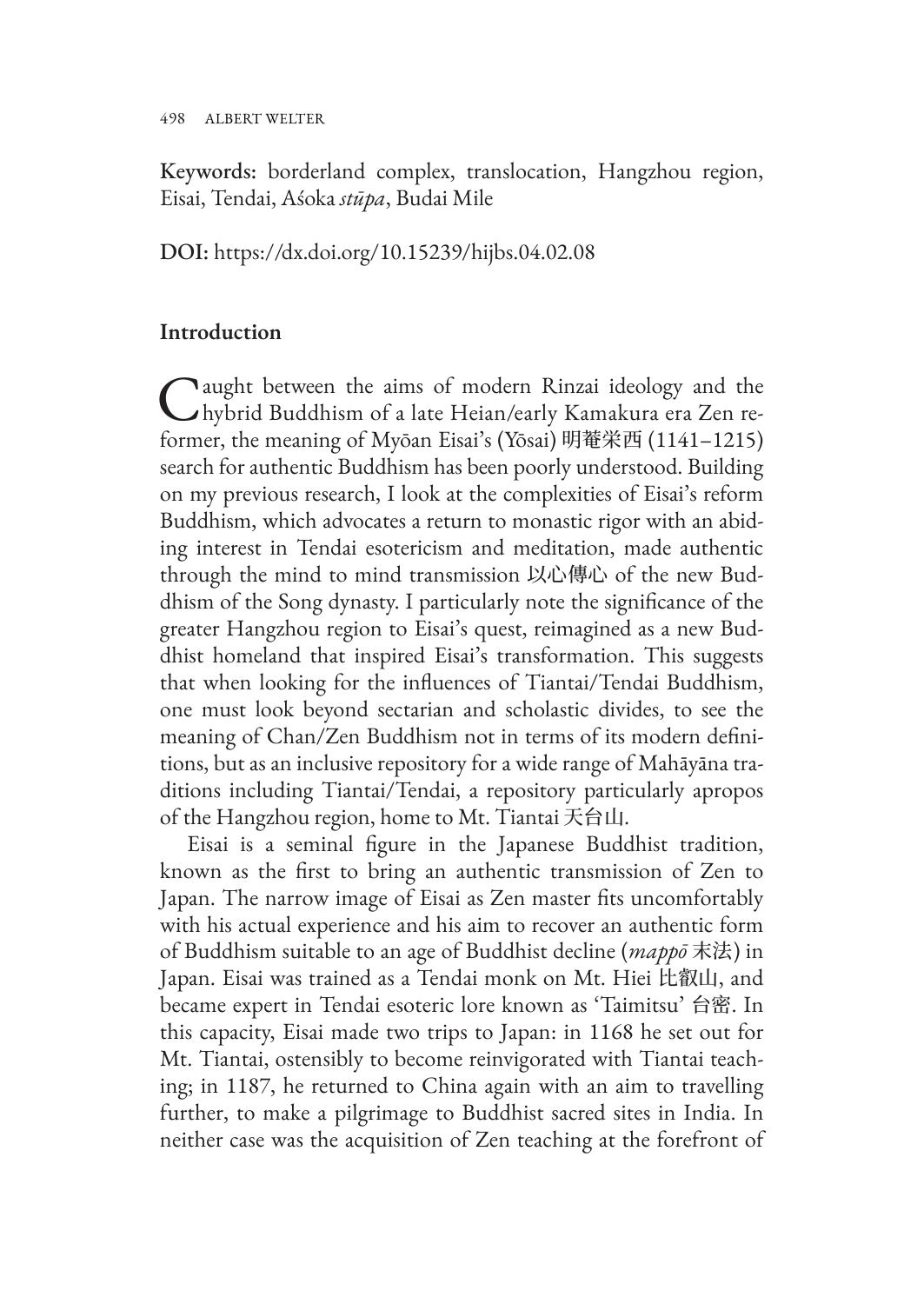his mind. Thwarted by the lack of access to India on the second trip, he diverted his plan and studied under Chan master Xu'an Huaichang 虚庵懷敞 (c. 1125–1195) at Wannian Monastery 萬年寺 on Mt. Tiantai 天台 and followed him to Jingde Monastery 景德禪寺 on Mt. Tiantong 天童 when he was transferred there. He returned to Japan with a certificate of authentic Zen transmission in 1191.

In this study, I explore the Chinese context experienced by Eisai. How did a Tendai monk in search of Buddha Dharma in an age of *mappō*, a determined pilgrim intent on treading the sacred ground as Śākyamuni Buddha, find the truth he was seeking in the Chan teaching of the Hangzhou region? My analysis relies on two conceptual frames: borderland complex and translocation. The former is a wellknown trope in East Asian Buddhism, where practitioners were filled with a combination of anxiety over being displaced from the center of Buddhism, India, and admiration for the authentic Buddhist traditions located there. While the borderland complex is useful in explaining the anxieties and aspirations of Buddhists located on the periphery, translocation explains an effective way these anxieties and aspirations were dealt with by reimagining and recreating a Buddhist homeland in their midst.

Eisai's story represents a dual case of borderland complex and translocation: between India and China, on the one hand, and between China and Japan, on the other. Both of these are important for understanding how the development of East Asian Buddhism unfolds, and Eisai can be seen as a linchpin in these developments. My presentation here focuses primarily on the case of borderland complex and translocation between India and China, and the transformative impact that this had, with Eisai as emblematic of this transformation. Eisai also played a prominent role in the borderland complex and translocation between China and Japan, and its subsequent impact, but this is not the focus of the current study.

#### **In Search Of Eisai**

The career of the Japanese monk Eisai (or Yōsai) is indicative of the transition in East Asian Buddhism from Indo-centrism to the hub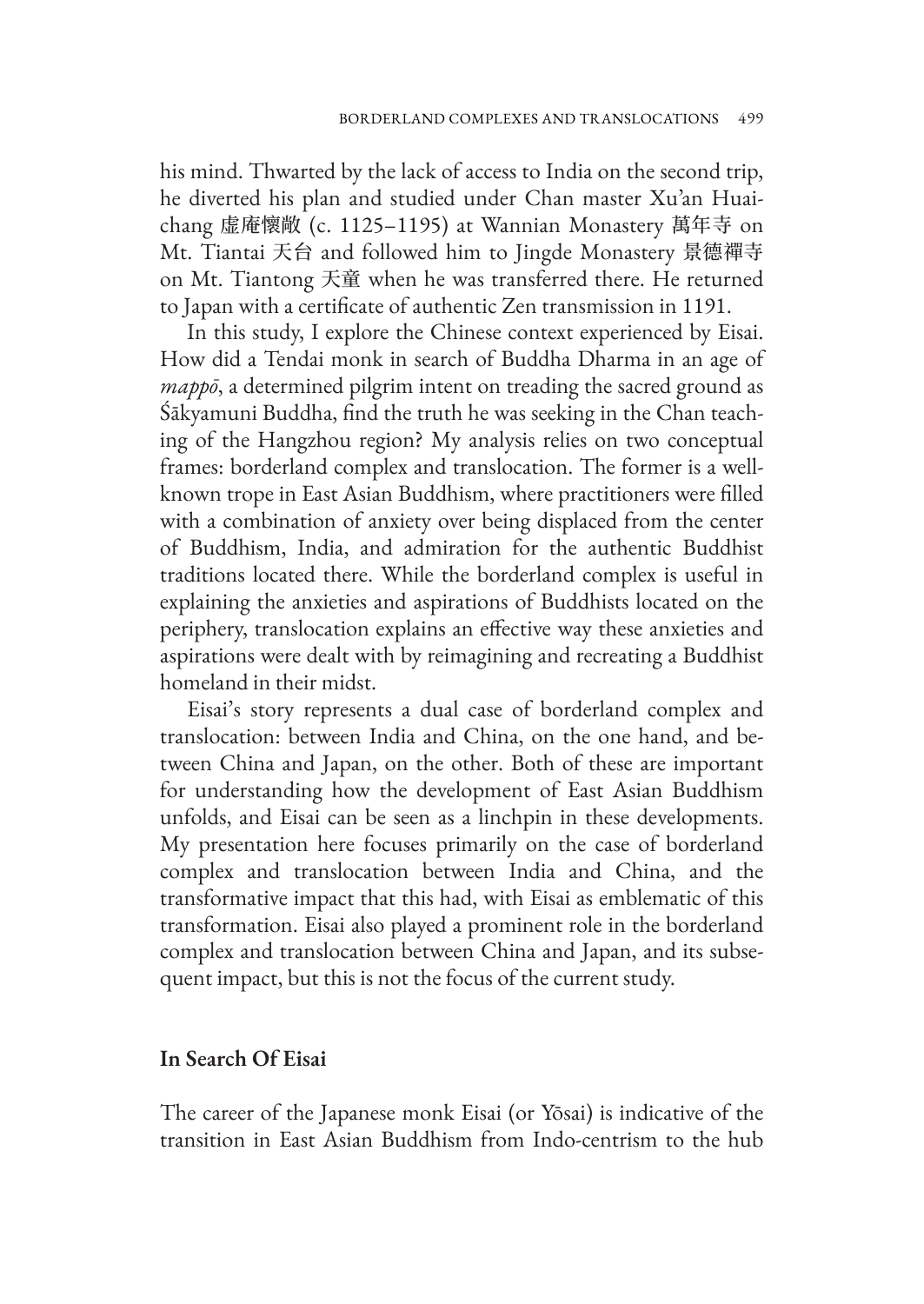of Buddhist activity in the Hangzhou region (a.k.a. Jiangnan 江南). Eisai played an important role in initiating a transformation of Japanese Buddhist culture and aligning it with the new Buddhism of the Song Dynasty. Eisai was ordained on Mt. Hiei as a Tendai monk, and was expert in the combined Tendai/Mikyō practice known as *taimitsu* 台密,<sup>1</sup> and a representative of what the Japanese scholar Kuroda Toshio has labelled *kenmitsu* 顕密, the exoteric-esoteric Buddhist orthodoxy that prevailed throughout Japanese Buddhism during the medieval period.2 Although Eisai is credited with the first authorized transmission of Zen to Japan, he was actually an advocate of 'combined practice' (*kenshū* 兼修),3 which was very much in keeping with a style of Chan and Zen that predated the 'pure Zen' (*junsui zen* 純粋 禅) nomenclature of Tokugawa 徳川 era Rinzai orthodoxy that was resurrected in the modern period as 'normative'. Eisai's designation as an advocate of *kenshū* also resonates with the Taimitsu orientation received in his Tendai training, and with syncretic influences received while studying at Chan monasteries in Song dynasty China.

Eisai's Zen pedigree proved a quandary for Rinzai proponents in modern Japan, who had staked their identity to notions of 'pure Zen'. Eisai's reputation suffered, especially when compared with his counterpart, Dōgen 道元 (1200–1253). Eisai and Dōgen are well-known for transmitting Zen to Japanese soil, initiating the Rinzai and Sōtō lineages, respectively. It is useful to review the reversal of fortunes that both masters experienced in modern reconstructions of Zen. Dōgen, a figure of relative obscurity, was resurrected as the Japanese philosopher *par excellence* when Watsuji Tetsurō 和辻哲郎 (1889–1960) and a small group of philosophers (the Kyoto School) brought Japanese philosophy to the attention of the world. His investigations of Dōgen 'single-handedly brought Dōgen's work out of nearly total obscurity',<sup>4</sup> and elevated Dōgen to the stature of a world philosopher with a

<sup>1</sup> Mano, 'Yōsai and Esoteric Buddhism'.

Kuroda & Dobbins, 'The Development of the Kenmitsu System as Japan's Medieval Orthodoxy'.

McRae, 'Reconstituting Yosai (1141–1215)'.

<sup>4</sup> Carter & McCarthy, 'Watsuji Tetsurō'.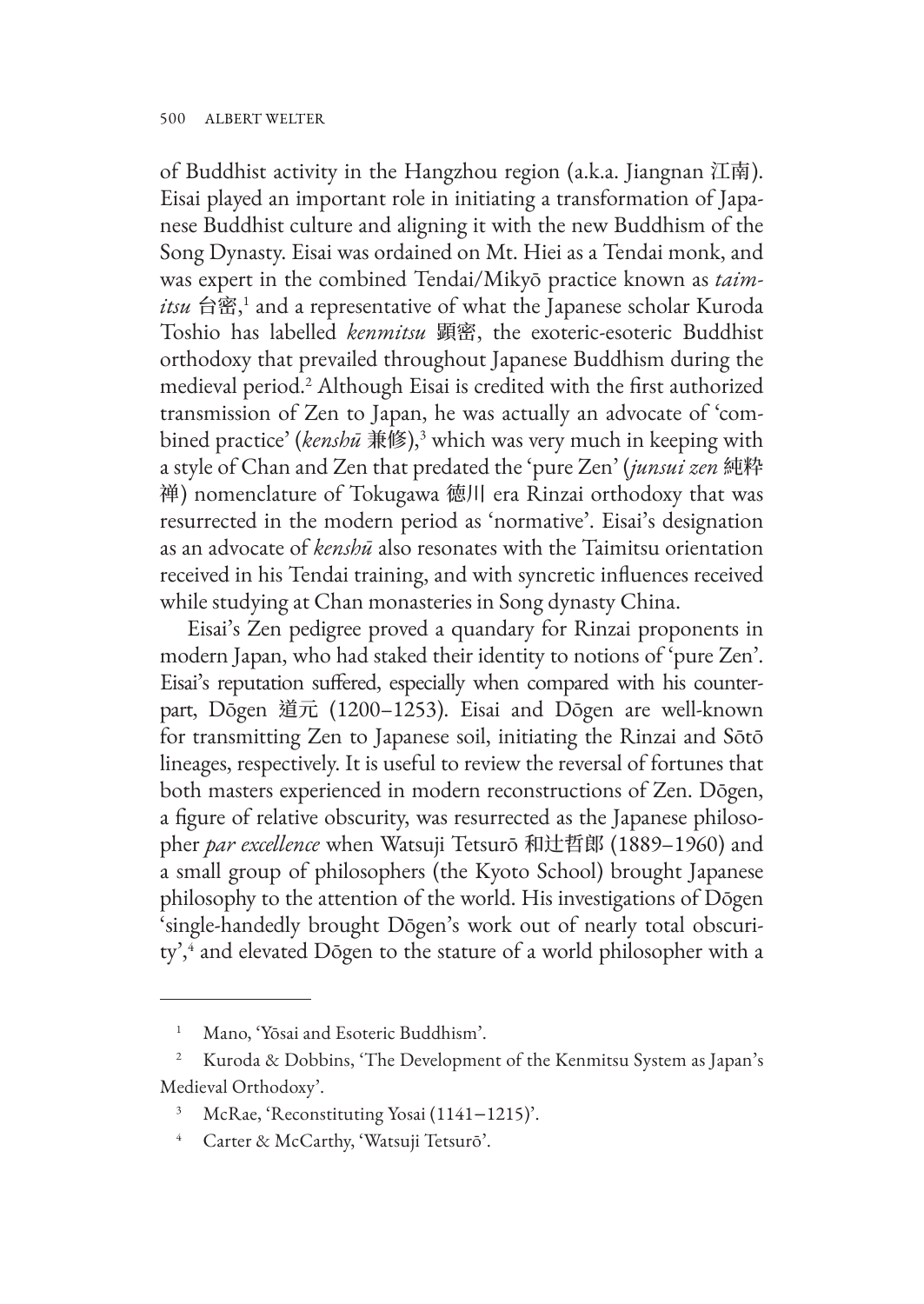message of the unique character of Japanese Zen thought.

Contrast Dōgen's rise with the denigration of Eisai. As founder of Japan's Rinzai tradition, Eisai carried a heavy weight of expectations associated with Japanese Zen's uniqueness and its distance from 'religion' as demarcated in Meiji polemics. Meiji demarcations determined that engagement in conventional religious activities excluded one from Japan's unique spiritual identity.<sup>5</sup> Although Eisai was Rinzai Zen's founder, his background in Tendai Buddhist esotericism, coupled with influences absorbed from the syncretic world of Song Dynasty Chan, left those looking to Eisai as a paradigmatic Zen figure wanting. Unlike Dōgen, who left a large body of work, the *Shōbō genzō* 正法眼藏 [Treasury of the True Dharma Eye], dedicated to deep investigations of profound Buddhist and Zen principles, Eisai left politically motivated tracts, the *Kōzen gokokuron* 興禪護國 論 [Protecting the Country by Promoting Zen], and esoteric Buddhist based tributes to the benefits of tea drinking, the *Kissa yōjōki*  喫茶養生記 [Nourishing Life by Drinking Tea], that were deemed spiritually uninspiring given the new criteria. Typical of this attitude was the assessment of Yanagida Seizan:

It seems that the work entitled *Kōzen gokokuron* has hardly ever been read in earnest. To a remarkably great extent, it has been treated as nothing more than nationalistic propaganda. Such bias is deeply rooted even at present. Frankly speaking, it is hard to find any appeal in this work when it is compared with Dōgen's *Shōbō genzō*  or Shinran's *Kyōgyō shinshō*.... [And] this exceedingly low opinion that people have is not restricted to the *Kōzen gokokuron* but is directed at Eisai as well. Aside from the bias that the *Kōzen gokokuron*  advocates a national Buddhist ideology (Kokka Bukkyō 國家佛教),

<sup>5</sup> Josephson, *The Invention of Religion in Japan*, has provided a full, booklength treatment of how the term *shūkyō* ('religion') functioned to provide the new Meiji government an opportunity to invent the category of religion in modern Japan as a boundary-drawing exercise. A primary consequence of their efforts was to exclude Shinto from the category and to enshrine it as national ideology of the new 'secular' state.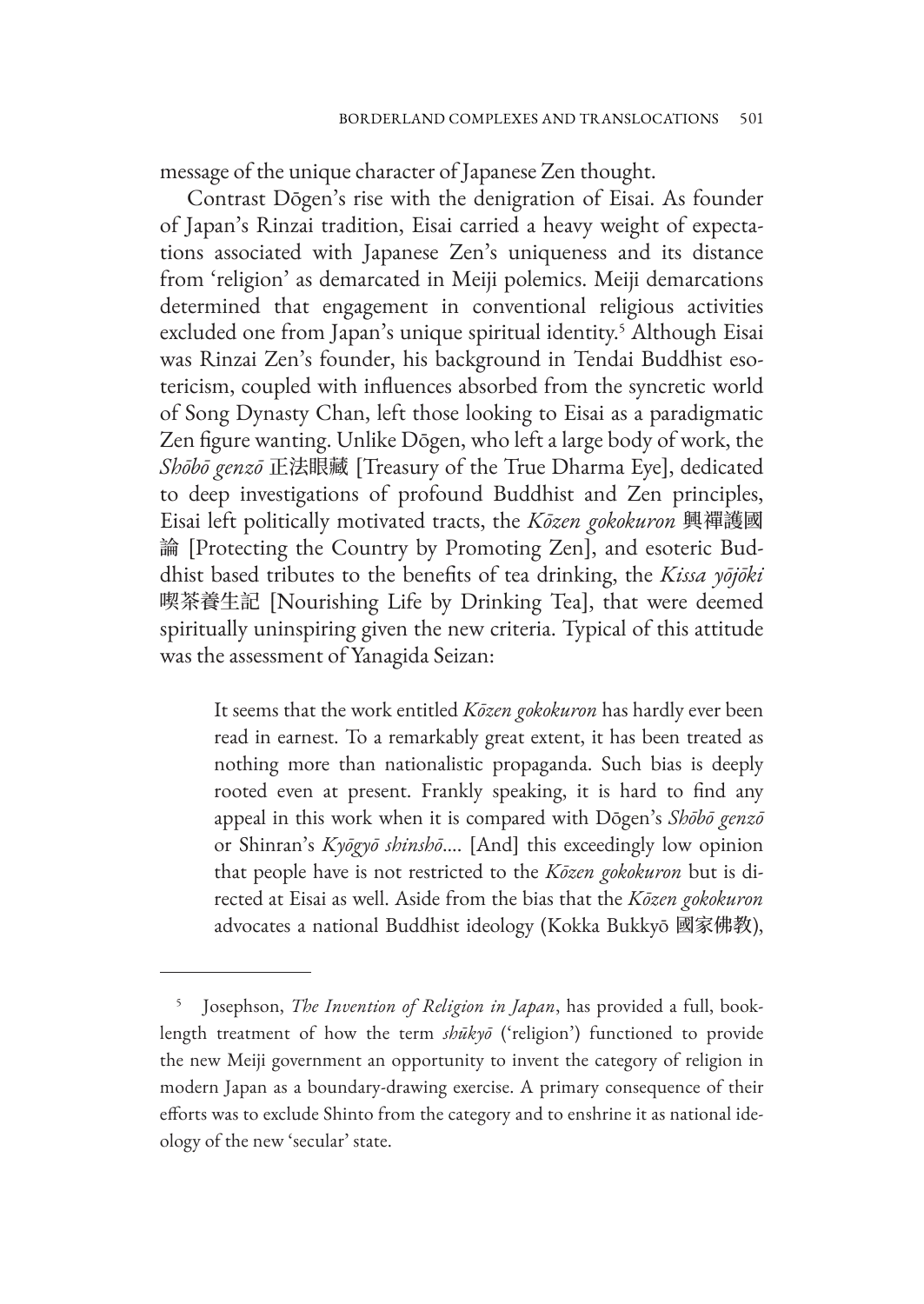the fact that Eisai sought [government sponsored] robes and titles of recognition for himself, degenerated in his later years to a clerical functionary for the Kamakura *bakufu* 幕府, and was nothing more than a construction entrepreneur who envisioned the re-building of Tōdai-ji and Hōshō-ji, and so on, completely undermines his image as the founder of a school.<sup>6</sup>

The crystallization of modern Zen ideology in the twentieth century, at least in international circles outside Japan, came through the writings of Suzuki Daisetsu 鈴木大拙 (D. T. Suzuki), the well-known proselytizer of Zen Buddhism. Far better known in the West than in Japan, Suzuki brought an interpretation of Zen aimed at transcending the Protestant presuppositions that the discipline of Buddhist Studies had assumed, characterized by the Indo-Tibetan Buddhist scholar David Snellgrove as 'in the mold of European nineteenth-century liberal and rational thought'.7

Given the parameters into which Eisai has been thrust, my attempt here is to engage a new understanding of Eisai, one that acknowledges but looks beneath his Zen pedigree and takes into account his Tendai *taimitsu* training and his incorporation of cultural patterns absorbed through his experience with Song Dynasty Chan. Eisai's search for an authentic Buddhism was less inspired by Zen claims to exclusivity than to the new culture of Song China that Chan embraced and epitomized. This coincides with the recent discovery of documents associated with Eisai, and with reassessments of his legacy in Japan.8 While Japanese scholars have been most concerned with the impact of Eisai's ideas in the Japanese context, my examination focuses on Eisai's experience in the Song context. Eisai travelled to China as a Tendai pilgrim from Mt. Hiei in search

<sup>6</sup> Yanagida, 'Eisai to *Kōzen gokokuron* no kadai', 439.

<sup>7</sup> Snellgrove, 'Śākyamuni's Final "nirvāṇa"', 399.

<sup>&</sup>lt;sup>8</sup> For a synopsis of newly discovered documents attributed to Eisai from Shinpuku-ji, see Sueki, 'Mumyō shu, Ingoshū kaidai'. In English, there is the Ph.D. dissertation by Shinya Mano, who summarizes recent scholarship on Eisai on *Yōsai*, 12–20.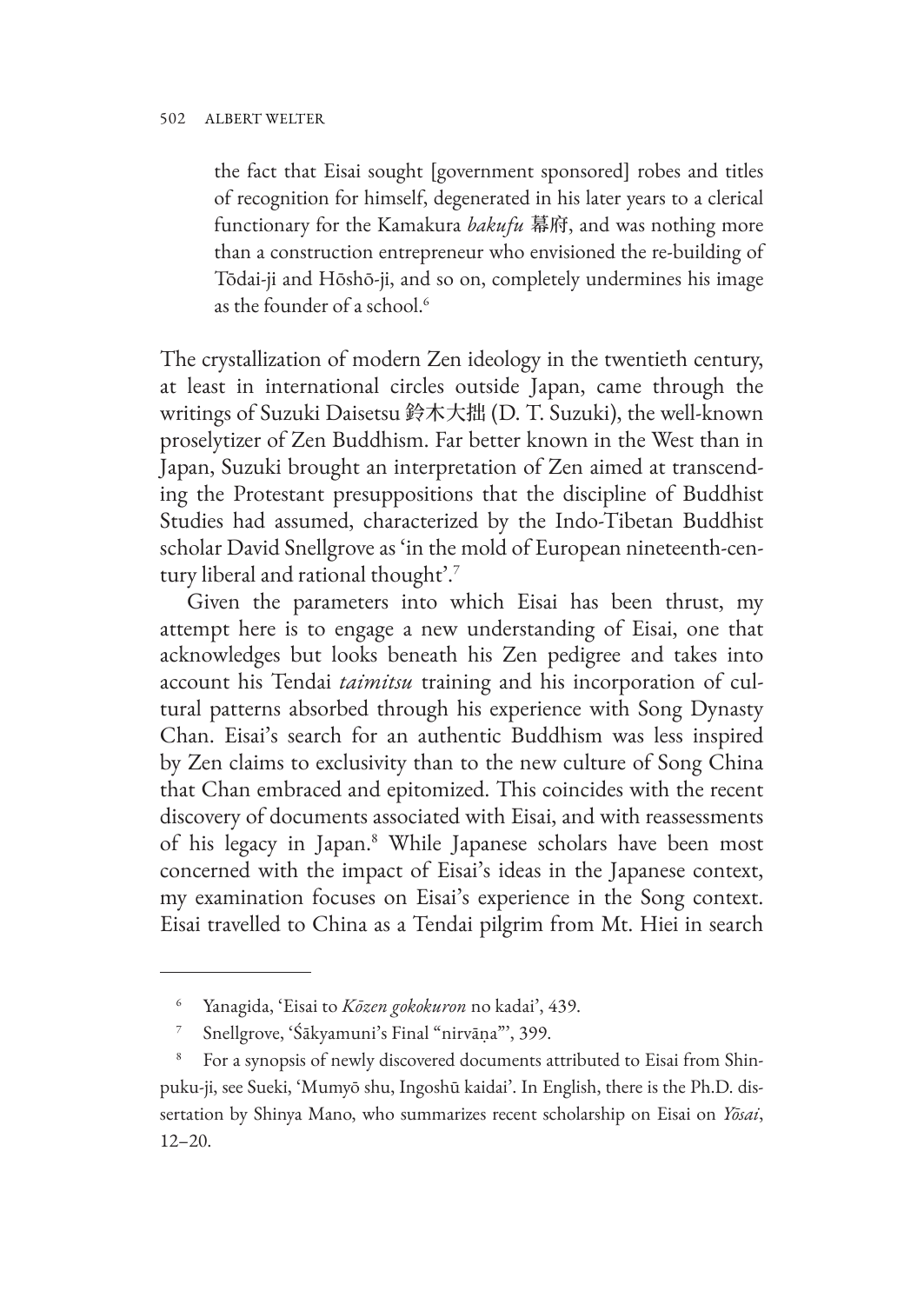of inspiration from Tiantai Buddhism in its Chinese homeland. Eisai's personal transformation from Tendai pilgrim to Zen advocate was monumental for the course of East Asian Buddhism and set in motion a cultural exchange with tremendous impact on the centuries that followed. Yet, in many ways Eisai was an accidental Zen master. His life, teachings, and practices rest uneasily with the so-called 'Zen style' propagated by later Rinzai, and I will argue here that Eisai's association with Zen is more cultural and incidental than deliberate, and that this was not unusual for his time. Elsewhere I have argued that Eisai's Zen program was aimed at supplanting Tendai as the officially designated 'teaching for protecting the country', on the one hand, and that his efforts were directed toward material construction of the Song Chan institution in China and Japan, on the other.<sup>9</sup> While an increasing body of research has suggested that the narrow parameters into which Zen (and by extension Chan) has been cast is untenable, Eisai's Zen not only typifies this but forces us to move the needle even further. Eisai, in other words, is not the exception, but the rule—Zen is not so much a revolution as a cultural adaptation of new Buddhist patterns, cast in the idiom of Chan, that prevailed in Song China, and the Hangzhou region that Eisai visited.

#### **Eisai as Tendai Pilgrim**

Like many Tendai monks before him, including the Tendai founder Saichō 最澄 (767–822) and his successors Ennin 圓仁 (794–864) and Enchin 円珍 (814–891), 10 and those closer in time to Eisai, Chōnen 奝然 (938–1016), Genshin 源信 (942–1017), Jōjin 成尋 (1011– 1081), Kaikaku 戒覚 (d.u.; mission to China in 1082), and Chōgen 重源 (1121–1206; mission to China in 1167), Eisai embarked on a journey to China to seek answers to the dilemma of Buddhist decline

See Welter, 'Zen as the Ideology of the Japanese State', and 'Zen Master as Construction Entrepreneur and Preserver of Dharma'.

<sup>10</sup> On Saichō, see Groner, *Saichō*. On Ennin, see Reischauer, *Ennin's Diary,*  and *Ennin's Travels in T'ang China*.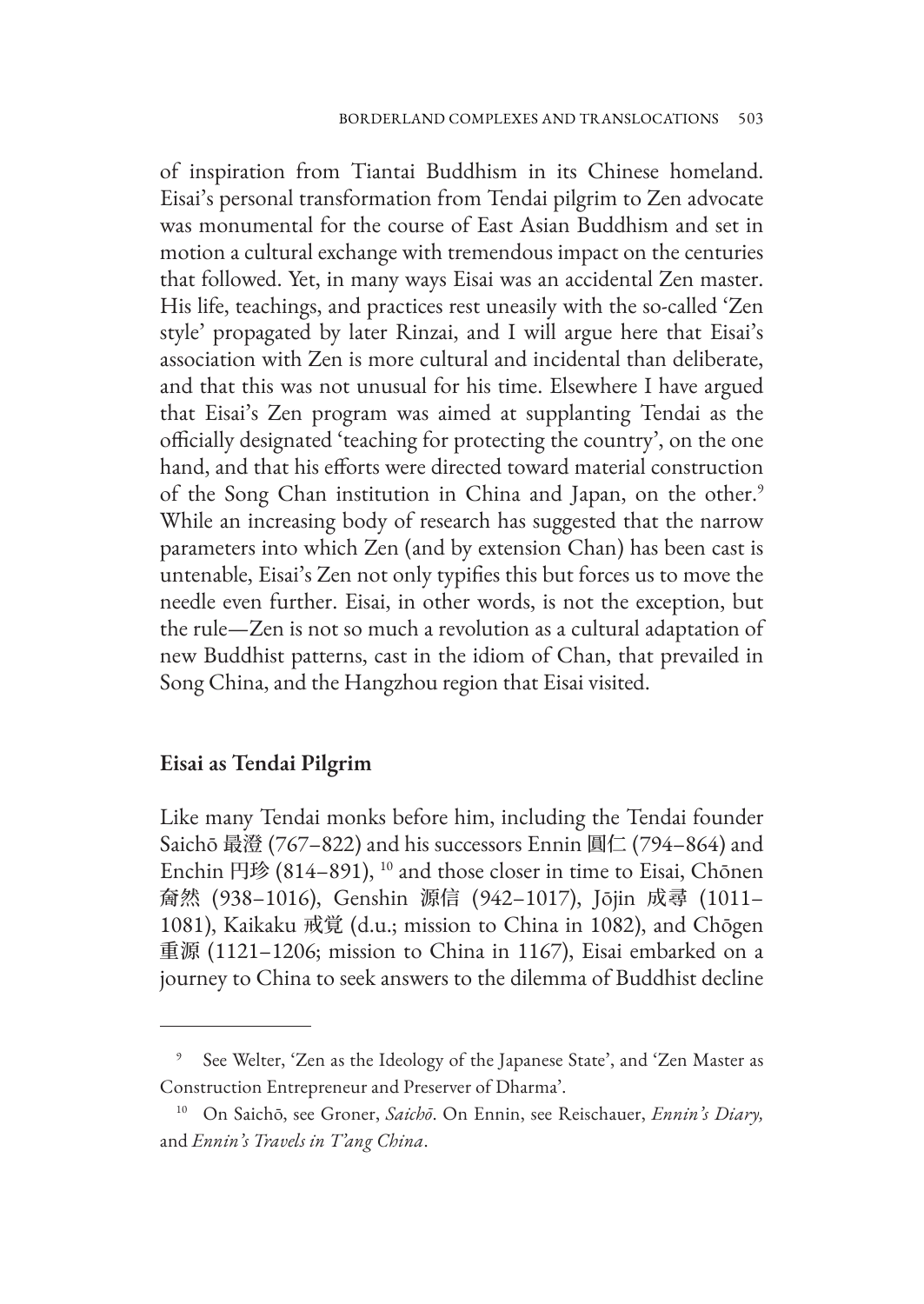in Japan, a preoccupation shared by many of his age. His desire to partake in the continental culture of Buddhism that had nurtured and sustained Japanese Buddhists since the inception of Buddhism in Japan was part of a well-established pattern of China-Japan Buddhist cultural exchange. On his first visit, a short trip spanning several months in 1168, he was part of the first official mission from Japan to China in one-hundred and fifty years. He visited Mt. Tiantai, staying at Wannian si, and according the *Genkō shakusho* 元亨釈書 [Genkō Era Buddhist History] and Eisai's brief autobiography in the *Kaihen kyōshu ketsu* 改変教主決 [Revised Resolutions on the Preacher of Esoteric Buddhism], Eisai imported over thirty works in sixty fascicles of commentaries by Song Tiantai masters.11 Unfortunately, no record or catalogue exists of the texts Eisai brought back. Contrary to his own claims (below), Eisai was actively engaged in propagating esoteric Buddhist teachings in northern Kyushu after his return, in keeping with his Tendai *taimitsu* heritage.<sup>12</sup> There is no suggestion that Zen figured in his motivations during the nineteen years between his two trips to China.

In retrospect, however, Eisai recounts in the *Kōzen gokokuron* how his aim to revive the lost tradition of Zen in Japan inspired his first trip.

<sup>11</sup> *Genkō shakusho*, *D* vol. 101: 2.155a15–16. Eisai's autobiography in the preface to the *Kaihen kyōshu ketsu* 改変教主決 speaks of obtaining new Tendai writings in Song China, but the text is corrupt where the number might have been indicated (379a13; photographic reproduction page 8, line 2). Mano, *Yōsai*, speaks of the context in which the *Genkō shakusho* was written, and how Eisai's biography was constructed to bolster Zen claims in the political environment of fourteenth century Japan.

<sup>12</sup> See Mano, *Yōsai*, 43–55, and his conclusion: 'To sum up the major characteristics of Yōsai's activities in northern Kyūshū, it is said that his nineteen-year stay was not only to wait for the opportunity of going to China, but also to propagate his esoteric teachings. While he based at Seigan temple for writing down his ideas on esotericism, he travelled around all over northern Kyūshū, visiting historical Buddhist sites where his predecessors had spent time'. See also, Sueki, 'Eisai Zenji to Mikkyō'.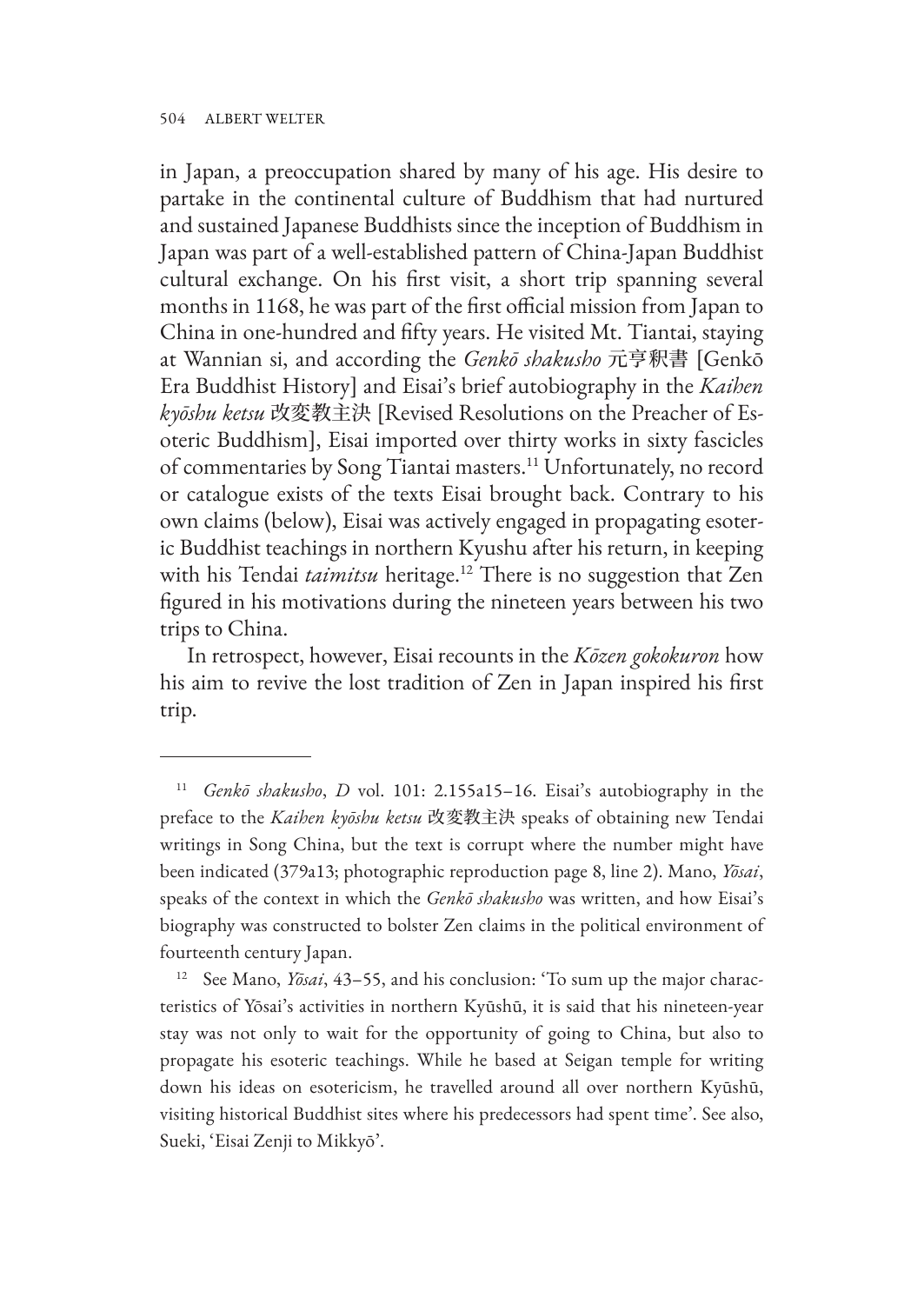In the spring of the third year of the Nin'an era (1168), I arrived in Hakata, in Chinzei,<sup>13</sup> with the hope of crossing the sea [to China]. In the second month [of that year], I met the Chinese Japanese language bi lingual interpreter Li Dezhao,<sup>14</sup> who informed me of the existence of the Zen school [in China], and of its popularity in the Song Dynasty, and so on. In the fourth month, I crossed the sea and arrived at Mingzhou, [a port] of the Great Song Dynasty. My first meeting was with the Chan master in charge of receiving guests at Guanghui Monastery.15 I asked him: 'A patriarch from my country previously brought Zen teaching from China to Japan. The school no longer exists. The reason I have come is because I hope to revive what has been abandoned'. 予日本仁安三年戊子春, 有渡海之志. 到 鎭西博多津. 二月遇兩朝通事李徳昭, 聞傳言, 有禪宗弘宋朝云云. 四月渡海到大宋明州, 初見廣慧寺知客禪師問曰, '我國祖師傳禪歸 朝, 其宗今遺缺, 予懷興廢故到此'. 16

Writing some thirty years later in a treatise arguing for Zen's merits against entrenched political and religious forces in the Japanese context, Eisai's alleged devotion to Zen on his first trip to China should not be regarded as an accurate depiction of his motives. His activities upon his return to Japan after the first trip, mentioned above, suggest his continued devotion to *taimitsu*. There is no hint of Zen in his teaching or activities in the intervening (almost twenty) years between his two trips.

Even on his second journey to China in 1187, Eisai's expressed purpose was not focused on Zen. His aim was to continue on to India to make a pilgrimage to sacred Buddhist sites, a plan reminiscent of the earlier Indo-centric model of Chinese pilgrims Faxian 法 顯 (337–422), Yijing 義淨 (635–713) and Xuanzang 玄奘 (602?–664).

<sup>13</sup> An old name for Kyūshū 九州.

<sup>&</sup>lt;sup>14</sup> Li Dezhao is otherwise unknown.

<sup>15</sup> Guanghui Monastery is located on Mt. Qingliang 清涼山 (Mingzhou), founded by the eminent Chan master of the region, Fayan Wenyi 法眼文益.

<sup>16</sup> My translations are based on Yanagida, ed., *Kōzen gokoku ron*, 111a; corresponding to *T* no. 2534, 80.10a14–18.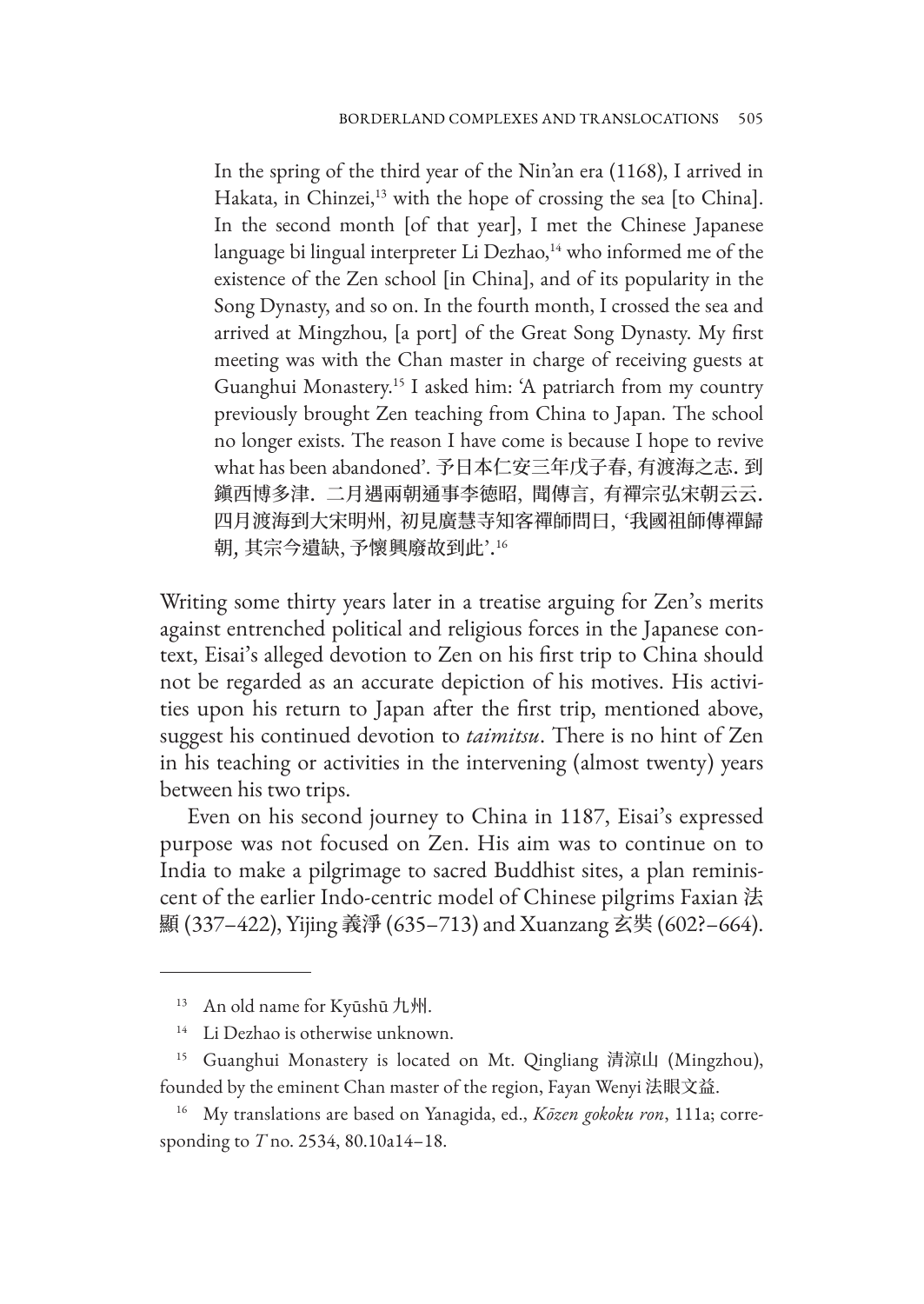My concerns mounted unabated for twenty years, until the time when I longed to make a pilgrimage to the eight sacred sites of the Buddha in India.<sup>17</sup> In the third month, the Spring of the third year of *bunji* (1187), I bade farewell to my homeland, and carrying lineage records of the various Buddhist schools and works containing gazetteers [with geographical information] on the western regions,<sup>18</sup> arrived in Song China. At first, I went to Lin'an (the Southern Song capital Hangzhou) and visited the Military Commissioner,<sup>19</sup> officially requesting permission to travel to India. The official petition stated. 畜念不罷, 經二十年. 方今予懷禮西天八塔. 日本文治三年丁 未歲春三月辭鄕, 帶諸宗血脈, 並西域方誌, 至宋朝. 初到行在臨安 府, 謁安撫侍郎. 覆西乾經遊之情. 即下狀云:

Pulling my half-finished visage across suspended walkways spanning treacherous mountains, I am fully dedicated to becoming a complete person in the flat 'golden land' [of the Buddha]. …曳半影於崎嶇棧 道, 終全身於中平金場云云.<sup>20</sup>

Alluding to phraseology used to describe Xuanzhao 玄照 (active 620–640s) in the *Da Tang Xiyu qiufa gaoseng zhuan* 大唐西域求法 高僧傳 [Great Tang Biographies of Eminent Monks in Search of the

<sup>&</sup>lt;sup>17</sup> The sites associated with events in Śākyamuni's life: Lumbini (birth), Bodhi tree (enlightenment; Bodh Gaya), first sermon (Sarnath), death (Kuśinagara), and other significant places, Sravasti, Rajgir, Sankassa, and Vaiśali. According to Yanagida (page 396a–b), interest in making pilgrimage to sites associated with the life of the Buddha rose with the Faxian's 法賢 translation of the *Scripture on the Eight Famous Spiritual Monuments* (*Bada lingta minghao jing* 八大靈塔名號經; *T* no. 1685) in the early Song dynasty.

<sup>18</sup> Such works as Xuanzang's *Da Tang Xiyu ji* 大唐西域記 [Great Tang Records of the Western Regions], *T* no. 2087, vol. 51.

<sup>19</sup> Military Commissioners (*anfu shilang* 安撫侍郎) were officials charged with administering government and military affairs in their respective circuits, sometimes referred to as Pacification Commissioners (Hucker, *Dictionary*, no. 17).

<sup>20</sup> Yanagida, ed., *Kōzen gokoku ron*, 111b; *T* no. 2534, 80:10b4–9.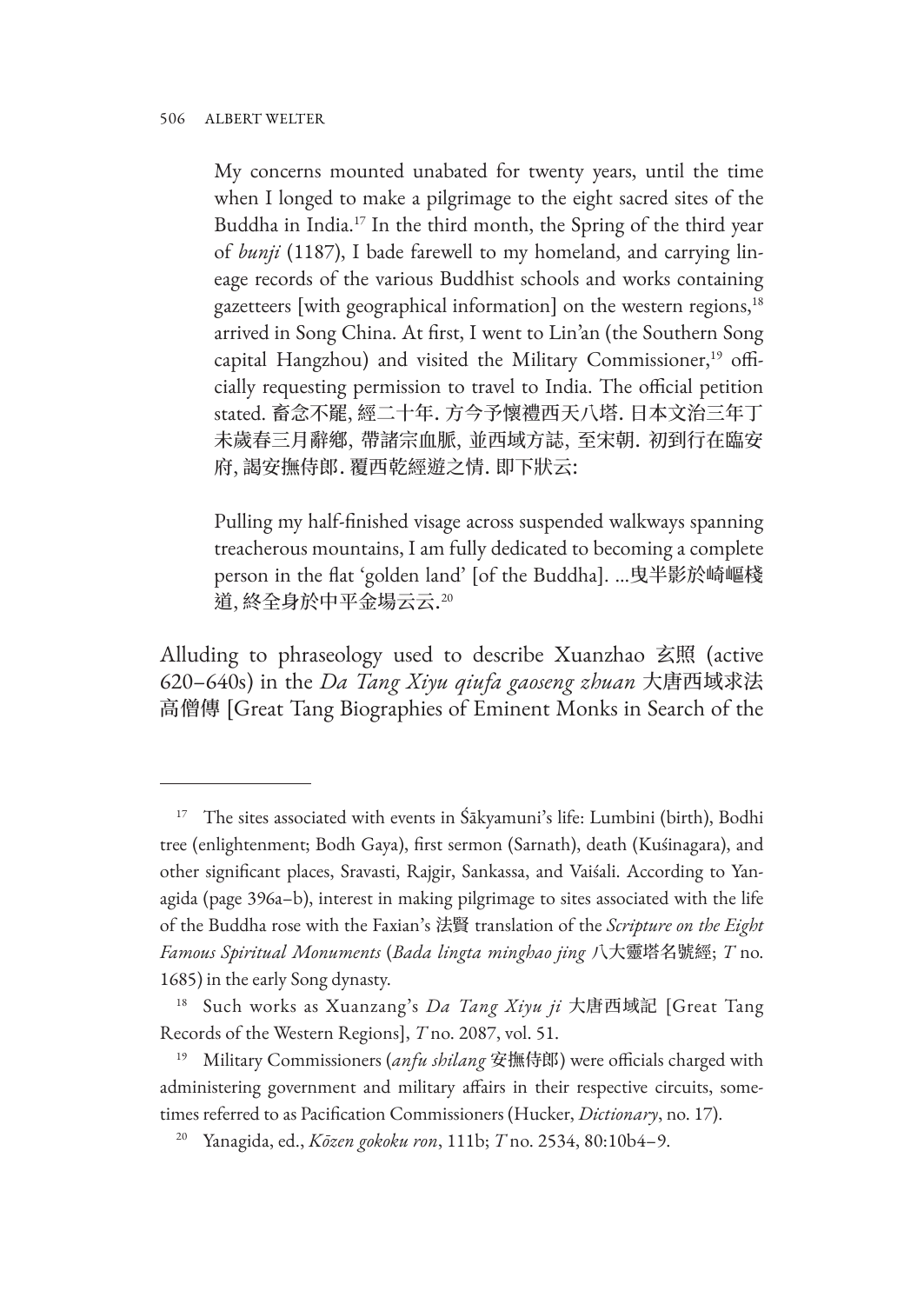Dharma in the Regions of the West], $21$  Eisai highlights the contrast between the pilgrims treacherous journey and the flat unobstructed 'golden land' where the Buddha's enlightenment was attained. From this account by Eisai's own hand, his expressed intention is not to acquire Chan/Zen transmission, but to follow the borderland complex re-enactment of Chinese pilgrims to the land of the historical Buddha. The implicit meaning behind this intention is to acquire the authentic teaching of Buddhism, which Eisai assumes is still viable there. He does not realize that Buddhism has become but a faded memory in India, that *mappō* has descended on Buddhism's Indian homeland. In spite of his efforts and intentions, Eisai's plan was thwarted.

However, the Commissioner did not grant me a travel permit [for India], but only provided me with a travel permit to remain [in China]. I had labored exclusively in my desire to reach India, but it was not to be—perhaps my virtue was insufficient [for realizing such an ambition].<sup>22</sup> This occurred in the fourteenth year of *chunxi* (1187) in the Song Dynasty. 然而不敢與執照, 只與案照, 廼留獨勞 想竺天. 時未有耶, 得不投一耶? 于時炎宋淳熙十四年丁未歲也. 23

Although Eisai makes no mention of it, the circumstances that prevailed in Song China at this time inhibited the feasibility of travel between China and India. The Jurchen Jin 金 invaded China in 1127, forming a dynasty that lasted until 1234, forcing the Chinese government to cede control of the north and establish the Southern Song capital at Hangzhou. The Xixia 西夏 (Tanguts; 1038–1227), moreover, had control over the northwest frontier region, making the overland route to India impassable. When pilgrimages were made by Buddhist monks previously, China controlled these regions and was

<sup>21</sup> A work by Yijing; *T* no. 2066, 51.2a6–7. This follows the suggestion of Yanagida.

<sup>&</sup>lt;sup>22</sup> Following Yanagida's suggestion (pp. 54–55) for the reading of this difficult passage.

<sup>23</sup> Yanagida, ed., *Kōzen gokoku ron*, 111b; *T* no. 2534, 80:10b9–12.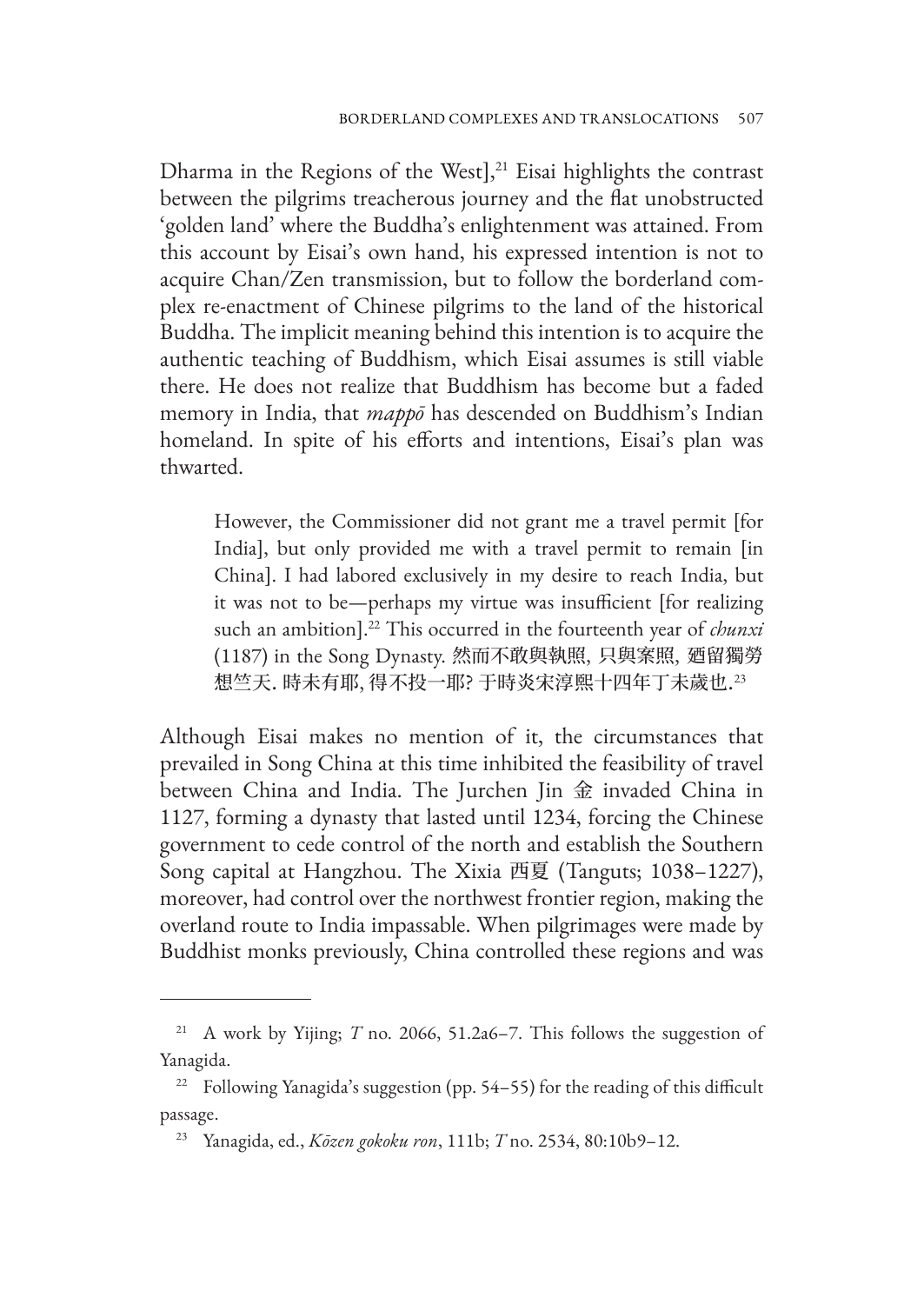able to help insure passage through them. It is unclear why Eisai did not consider taking the southern, sea route to avoid this impasse.

With his ambitions for pilgrimage to the 'western regions', the golden land of the Buddha and the arena of 'true' Buddhism blocked, Eisai was forced to retreat to the land of the 'new' Buddhism that had developed in the Hangzhou region simultaneous to the decline of Buddhism in India. One account, admittedly quite late, suggests that Eisai's decision was driven by happenstance, by unfavorable winds that literally blew his Japan bound ship back to China, rather than any determined motive on his part.<sup>24</sup> By his own account, Eisai claims when he encountered the obstruction to his plan for passage to India, he turned his intent to Chinese Chan practice, returning to the monastery on Mt. Tiantai he had visited on his first trip.

[With the hope of visiting India gone], I ascended Mt. Tiantai and took relief at Wannian Chan Monastery. I became a student of the abbot of the monastery, Chan master Xu'an Huaichang, practiced meditation (*chan*) and investigated the Way. He transmitted the teaching style of the Linji (Rinzai) lineage exclusively. I recited both

<sup>24</sup> 'Luoyang Dongshan Jianren chansi Kaishan shizu Ming'an Xigong chanshi taming' [Jp. 'Rakuyō Higashiyama Kennin zenji Kaizan shiso Myōan Saikō zenshi tōmei'] 洛陽東山建仁禅寺開山始祖明庵西公禪師塔銘 [Epitaph for the pagoda dedicated to Venerable Myōan [Ei]sai, the Founding Patriarch of the Kennin zenji at Higashiyama of Rakuyō (i.e., Kyoto)] by Rulan 如蘭, former abbot of Upper Tiangzhu Monastery 上天竺寺 in Qiantang 錢塘 (i.e. Hangzhou 杭州) in the second year of Yongle era (1404):

The ship master announced the return [to Japan]. They set off into the ocean and on the third day a headwind suddenly arose, pushing them back to Ruian prefecture in Wenzhou. Eisai said to himself, 'Because the wind and waves have thwarted me, I haven't finished my investigations [here] after all'. He then took leave of the chief merchant and went directly to Wannian Monastery on Tiantai to visit Xu'an. 舶主告回. 放洋 三日, 逆風俄起, 反至溫州瑞安縣. 自謂, '未究參訪. 故風濤阻我'. 乃別 商主, 直往天台萬年寺, 謁虛庵. (Fujita [ed.], *Eisai zenji shū*, 783)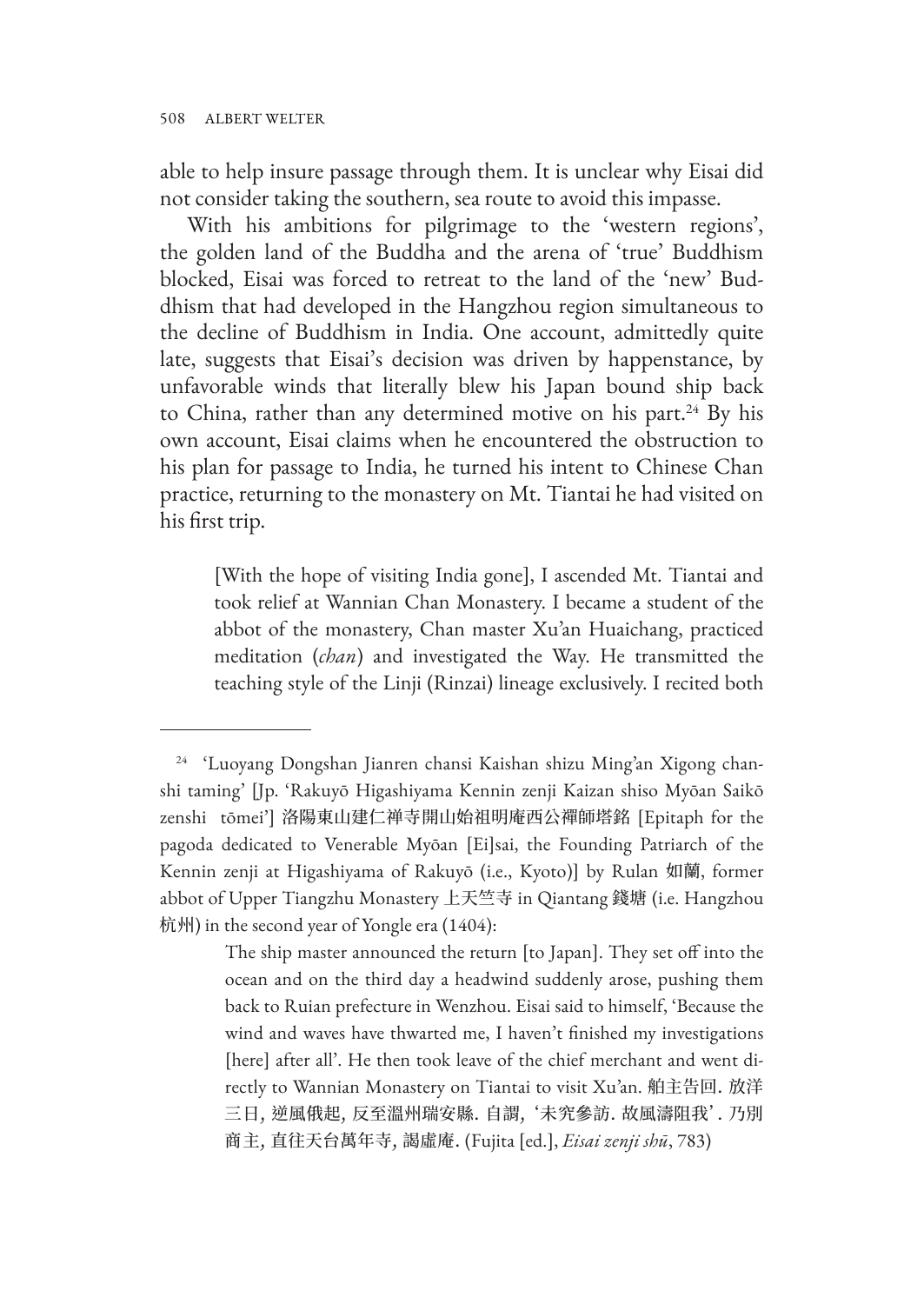the moral precepts for the four divisions [of the monastic assembly] and the moral precepts for Bodhisattvas, devoting myself thoroughly to them. 即登天台山, 憩萬年禪寺. 投堂頭和尙敞禪師爲師, 參禪問 道. 頗傳臨濟宗風, 誦四分戒, 誦菩薩戒已畢. 25

In this account, Eisai acknowledges his attention to the monastic precepts of the four divisions of the monastic assembly (*Sifen jie* 四 分戒) and the bodhisattva precepts (*pusa jie* 菩薩戒) in addition to his participation in chan practice (*canchan* 參禪) and Linji faction affiliation. The association of Zen (chan) with strict precept practice defined his teaching. Strict adherence to the 'four part', or Dharmagupta vinaya was mandated at Chan and other Buddhist monasteries in China.26 Eisai's adoption of the monastic precepts of the four divisions in Zen practice distinguished it from the Japanese Tendai tradition which, since the time of Saichō, had dropped these detailed prohibitions in favour of the more liberal bodhisattva precepts.<sup>27</sup> As such, Eisai's Zen reform movement was cast as a conservative return to rigorous practice, not a breaking free from staid conventions.

All in all, Eisai's 'conversion' to Zen was a momentous turn of events with lasting consequences for the history of Buddhism in East Asia. Eisai's own account, written years later in retrospect after his 'conversion', asserts that he was intent on acquiring Zen teaching and transmission from the outset. This account does not square with Eisai's actions. Let me propose an alternate scenario. Eisai's first trip to China was a brief six-month journey to Mt. Tiantai with the intention to restore the credibility of Tendai teaching, the officially designated 'teaching for protecting the country' (護國佛教) in Heian Japan. It ended abruptly with Eisai's discovery that most Mt. Tiantai monasteries had been converted into institutions dedicated to the

<sup>25</sup> Yanagida, ed., *Kōzen gokoku ron*, 111b (*T* no. 2534, 80:10b12–14).

<sup>26</sup> Based on the *Sifen lü* 四分律 (*T* no. 1428, 22); translation attributed to Buddhayaśas (Fotuoyeshe 佛陀耶舍) between 403–413.

<sup>27</sup> As codified in the *Fanwang jing* 梵網經 (*Brahmajāla-sūtra*; *T* no. 1484, 24). On Saichō's adoption of the bodhisattva precepts, see Groner, *Saichō*, 17–37.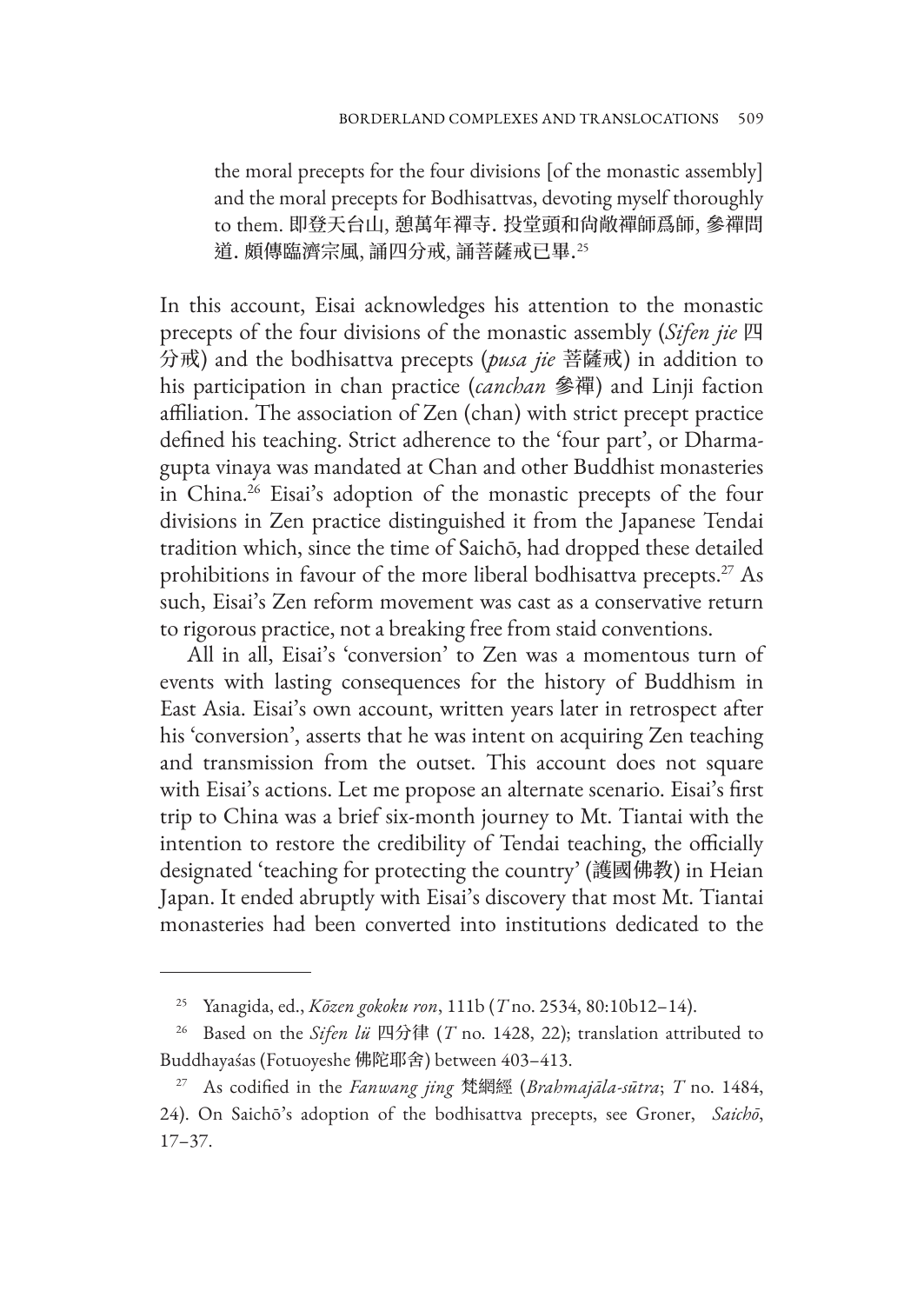spread of Chan teachings. Eisai was not inspired by this transformation at the time, and upon returning to Japan retreated to northern Kyūshū where he continued proselytizing efforts in the tradition of Tendai esotericism, or Taimitsu. In the interim, the political situation in Japan worsened. In 1185, two year before Eisai embarked on his second trip to China, Minamoto no Yoritomo 源頼朝 seized power after the defeat of the Taira clan 平氏 in the Genpei War 源平合戦, and with the backing of the Hōjō clan 北条氏 became the first *shōgun* 将軍 ruler of Japan. The emperor was largely reduced to a position of figurehead. How this influenced Eisai's decision to go to China is uncertain, but an atmosphere of political unease heightened, coupled with potential opportunity and the necessity for reform.

Eisai's second trip partook of another, more daring precedent. The worsening situation in Japan prompted Eisai to make a bold move to go directly to India, the 'golden land' that Śākyamuni himself had trod, the homeland of authentic Buddhism. Studying Chan was an afterthought. Only when his hopes for visiting India were dashed did Eisai retreat to Mt. Tiantai to take relief at Wannian Chan Monastery and became a student of the abbot, Chan master Xu'an Huaichang. This turn of events set in motion a series of consequences with lasting impact for Buddhism in Japan. Eisai's 'double failure' at procuring access to authentic Buddhism (first on Mt. Tiantai and then for pilgrimage to India) resulted in a retreat to Wannian Monastery on Mt. Tiantai. Up to this point, his actions reflect more a sense of defeat than anticipation of the success he eventually achieved. In the following, I explore how Eisai turned his defeat into success by acknowledging and accepting how the greater Hangzhou region (Jiangnan 江南) had been transformed into a 'stand in' for India, a virtual replica of the Buddha's homeland that both played on the past Buddhist tradition and effectively precipitated its future.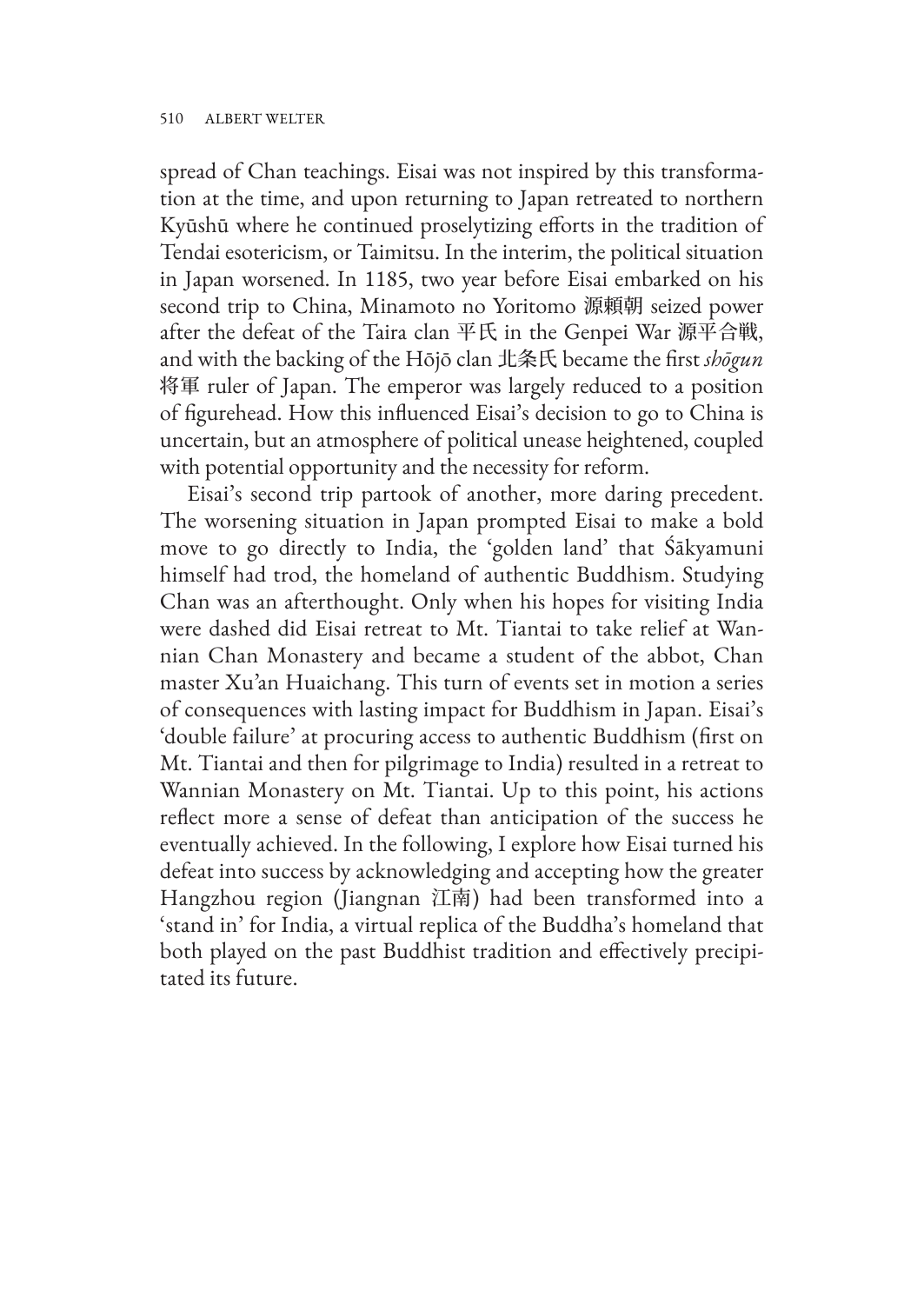# **Borderland Complex and Translocations: The Transformation of the Hangzhou/Jiangnan region into an Indian Buddhist Homeland**

The rationale behind Eisai's transformation from Tendai pilgrim to Zen advocate has often been explained in doctrinal terms associated with the advent of 'mind to mind transmission' 以心傳心 and Chan as a 'separate transmission outside the teachings' 教外別傳. This was indeed an important pretext for legitimizing Chan as an (*the*?) authentic transmission of Buddhist teaching. As Jinhua Chen has indicated, lineage is one of the strategies marginalized Buddhist communities employed in overcoming their borderland complex.28 It was extremely important in validating an allegedly authentic transmission in the Chan/Zen tradition, and was instrumental in Eisai's claims over rival factions (i.e., the Daruma School of Dainichi Nōnin 大日 能忍) to establish his credibility. It was, I argue here, but one factor among many, and not the major factor in Eisai's transformation and attraction to Zen. While the mind-to-mind transmission motif is heralded by Eisai in fascicle five of the *Kōzen gogkoku ron* to legitimize his claim as a Zen master,<sup>29</sup> acknowledged with complimentary assertion of Zen as a separate transmission outside the teachings in fascicle six,<sup>30</sup> it was the spatial relocation and physical transformation of the Hangzhou/Jiangnan region into an 'Indian' Buddhist homeland, replete with a manifestation of the future Buddha, Maitreya, and a retinue of arhats, that made Eisai's acceptance of this motif and assertion of Chan transmission possible. Without this relocation and transformation, Eisai's discovery of authentic Buddhism in the Hangzhou/Jiangnan region would not have occurred.

In my analysis, I invoke two theoretical models: 'borderland complex' and 'translocality'.31 I use translocation to supplement and fur-

<sup>28</sup> Chen, 'Borderland Complex'.

<sup>29</sup> *T* no. 2543, 80:9c09–10a13.

<sup>30</sup> *T* no. 2543, 80:10c10–13.

<sup>&</sup>lt;sup>31</sup> What follows coincides with sections of my chapter, Welter, 'Making and Marking Buddhist Sacred Space'.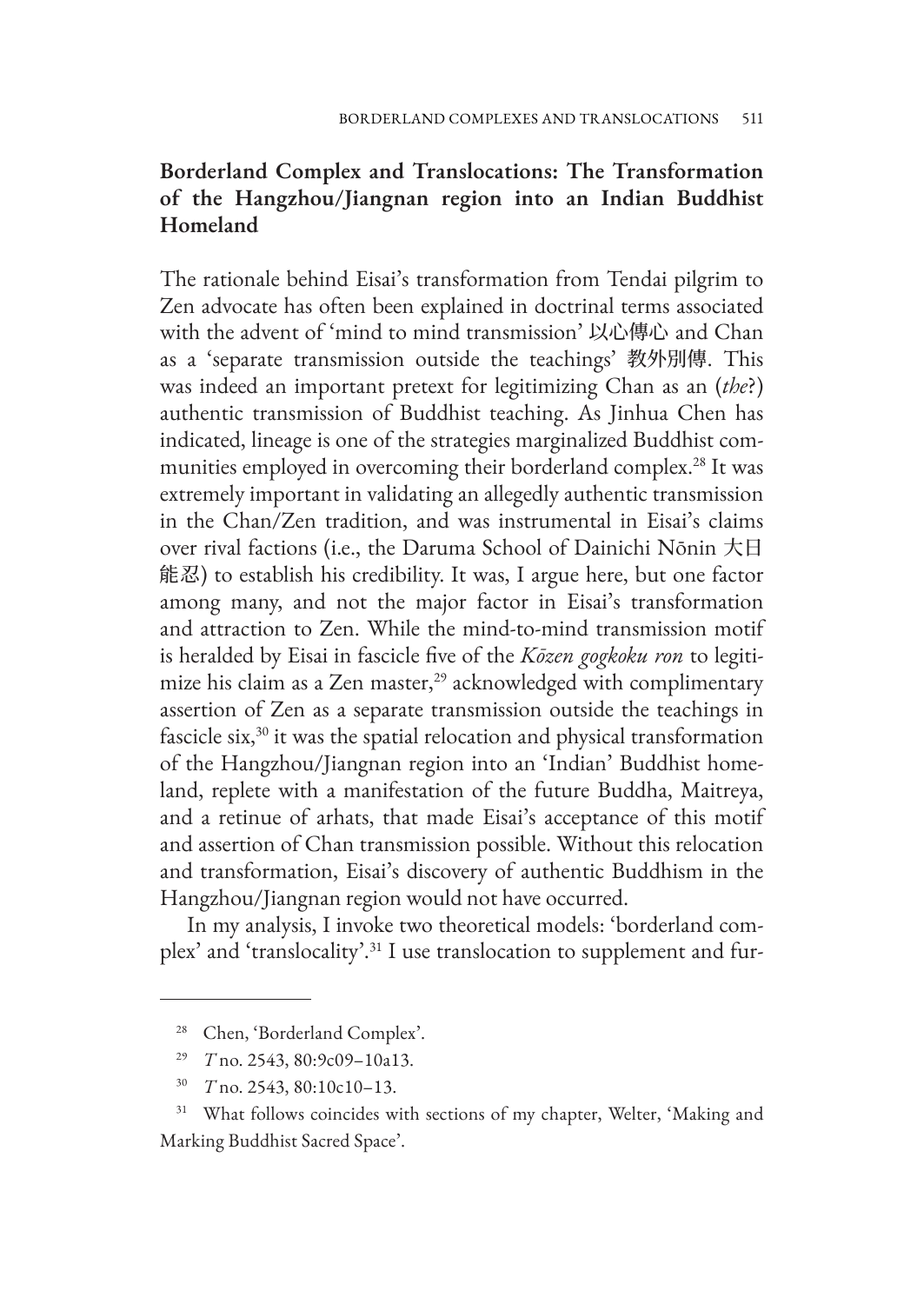#### 512 ALBERT WELTER

ther refine 'borderland complex' and 'center versus periphery' models that have been used in the study of Asian history.32 Jinhua Chen has written how a 'borderland complex' obsessed Chinese, Japanese and Korean monks when they related to India, and how India, the birthplace of the Buddha, was recognized as the center of the 'dharma world', and all the places located outside the Indian sub-continent were taken to on the periphery.<sup>33</sup> As Chen notes, the perception of inhabiting a peripheral borderland removed from the center posed a gap that was not merely geographical, but also cultural, and caused an acute sense of marginality, instilling in Buddhist followers outside India a potential anxiety bordering on despair. At the same time, the sense of distance inspired admiration toward India as the center and cultural homeland of Buddhism, an admiration that fostered a desire to follow the patterns established in Indian Buddhism, a confidence to emulate these, and eventually presumptions that the periphery is not different from the center and is even the center itself. The patterns and presumptions fostered by the borderland complex led to the formation of unique characteristics of Buddhism in China that spread throughout East Asia. These include how sacred sites were constructed and reimagined in East Asia from Indian Buddhist inspirations and how sacred lineages were envisaged and developed as an effective way to combat this borderland complex.

If 'borderland complex' supplies the answer as to why the unique Chinese and East Asian *imaginaire*, the creative impulse borne of a combination of anxiety and admiration, developed, 'translocality' suggests an answer to the question of how it was actualized and put into effect. Translocation, the movement of something from one

<sup>&</sup>lt;sup>32</sup> See, for example, Moloughney, 'Overcoming the Borderland Complex', discussing Thapar's *Early India*, Sen's *Buddhism*, *Diplomacy*, *and Trade*, and Adshead's *T'ang China*.

<sup>&</sup>lt;sup>33</sup> Chen, 'Borderland Complex'. The notion of the borderland complex in the study of East Asian Buddhism was first raised by Forte, 'Hui-chih'. My characterization also follows Chen's abstract for a talk delivered at Stanford University Ho Center for Buddhist Studies, 'When and how the marginal became central: Borderland complex in East Asian Buddhism' (May 16, 2012).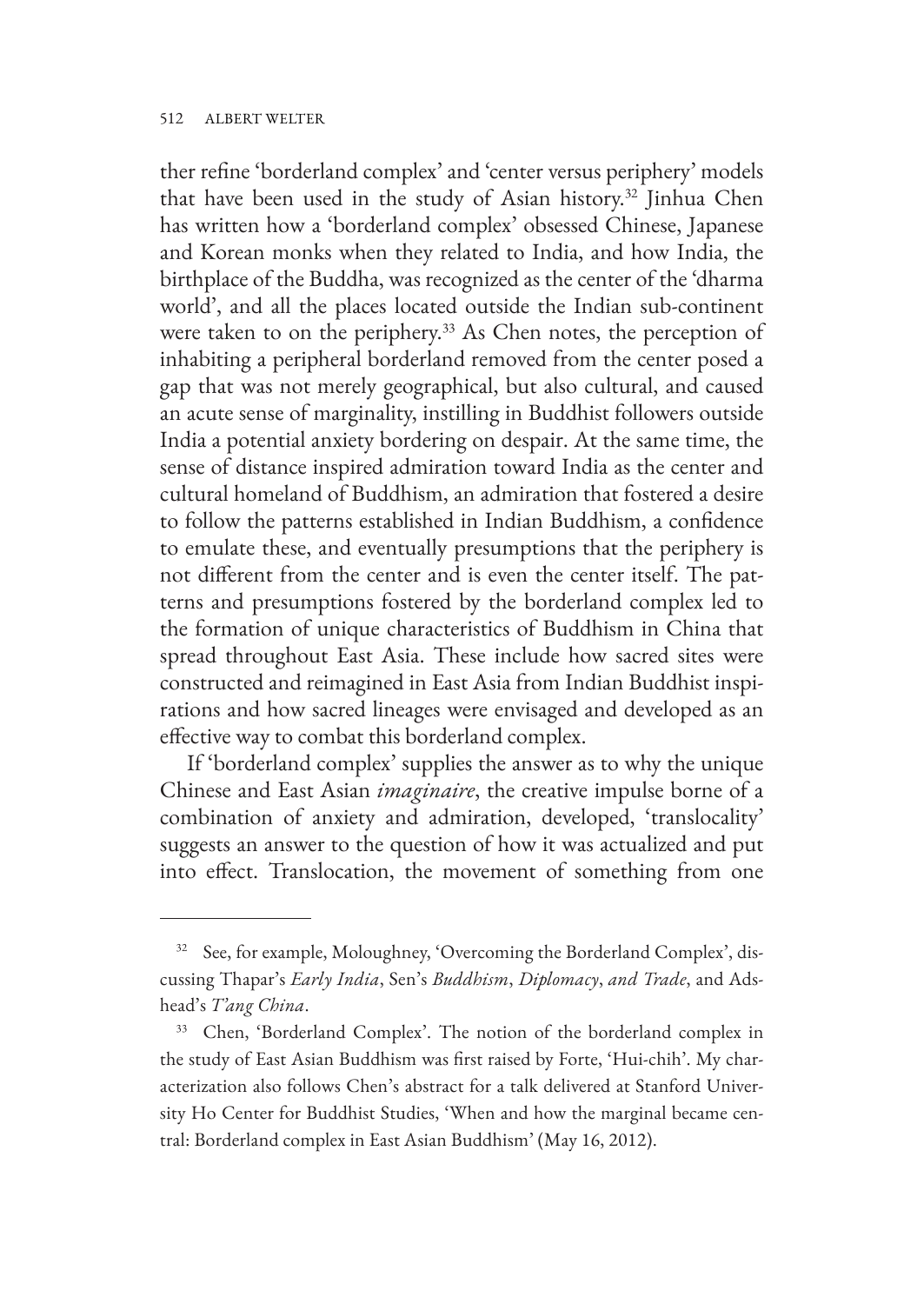place to another, is a more recent concept in the social sciences, and is currently used with wide application from a number of scholars concerned with the dynamics of mobility, migration, and socio-spatial interconnectedness.<sup>34</sup> Recently, Reinhold Glei and Nikolas Jaspert applied the concept of translocality to the study of religions, noting that the subject of religious translocality is set within a wider semantic framework heavily indebted to the spatial turn within the Humanities, where the term has been applied mostly to phenomena related to migration.<sup>35</sup> In cultural studies, the spatial dimension has been applied beyond notions of physical space to incorporate 'a wide array of spaces—imagined, ascribed, mental, textual, corporeal, literary spaces, and many more'.36 As Glei and Jaspert explain, translocality also draws attention to hubs of religious contact, nodes of interaction integral to the transmission and transformation processes in the spread of religious phenomena. The concept of nodes and hubs are useful in examining the concrete dynamics of religious transfer, not only in determining where such processes occurred, but also the way the processes were brought about and who and what (the individuals, groups, texts, or ideas) were instrumental in bringing them about. Observations across religious traditions reveal how beliefs dis- or trans-locate a cultic epicenter when moving beyond geographic borders. Processes of religious diffusion are closely tied to the translocation of sacred spaces, enabling the creation of new sites or transference of sites into new regions. Religious diffusion is not necessarily predicated on the effacement of former (or original) centers but may in fact be multi- or polylocal in character. Multi- or polylocality occurs when space, whether physical or mental, is transgressed and an original site and its associations are made to serve the assertions of new locations. In this way translocality may give way to multilocality. When the foci of religious devotion associated with a concrete physical place are distanced from believers, new places rep-

<sup>&</sup>lt;sup>34</sup> Greiner & Sakdapolrak, 'Translocality'.

<sup>&</sup>lt;sup>35</sup> Glei & Jaspert, 'Terms, Turns and Traps'. My analysis here is indebted to their remarks.

<sup>36</sup> Glei & Jaspert, eds., *Locating Religions*, 2.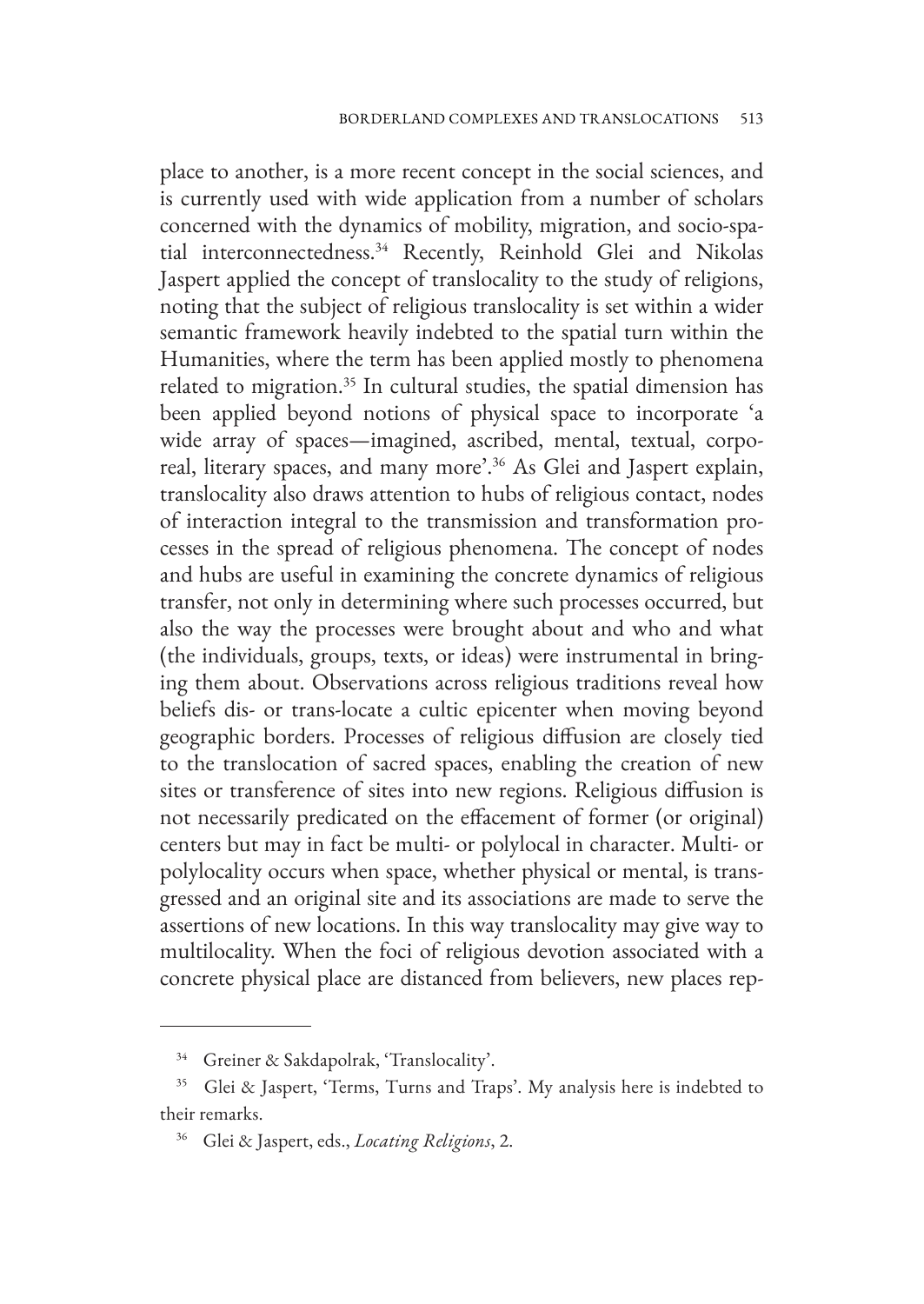#### 514 ALBERT WELTER

licating the original physical place are conceived and constructed to serve as replicas of the original. Owing to diffusion and expansion, a religious tradition was capable of developing multiple centers, creating differing and competing imageries.37 The Hangzhou region has a rich Buddhist cultural heritage from which to examine the 'how' this process was imagined and enacted in concrete terms.

What happens when the replica takes over the spiritual power associated with the original and supersedes it, thus taking on the persona of the original itself? When the periphery overtakes the center? This is a narrative in the history of East Asian Buddhism that Eisai's experience speaks to, one that I highlight in the following pages. Eisai's 'conversion' to Zen is not so much a story involving the discovery of new Chan teachings, as the realization of the transformation of the Hangzhou/Jiangnan region into an Indian Buddhist homeland evidenced by the development of the Chan imaginary and its associated institutions, practices, and beliefs. This transformation was centuries in the making, and by the time Eisai arrived the transformation was in full effect. To expose this transformation, I explore the alleged Indian context of Eisai's experience translocated to the Hangzhou region, focusing on four components, three relocations culminating in one miraculous appearance, that form the background to his experience. These examples reflect how *stūpa*s, sacred sites, and the imagined relocation of disciples of the Buddha and ultimately the appearance of the Buddha himself figure in the transformation of the region from Buddhist borderland to Buddhist center.

- (1) Relocating the Aśoka *stūpa* in Mingzhou and its influence.
- (2) Relocation of landscapes associated with sacred sites in India to Hangzhou.
- (3) Relocating arhat disciples of the Buddha to the Hangzhou region.
- (4) Maitreya in Hangzhou: The appearance of Budai Mile in Fenghua.

<sup>37</sup> Ibid, 4–6.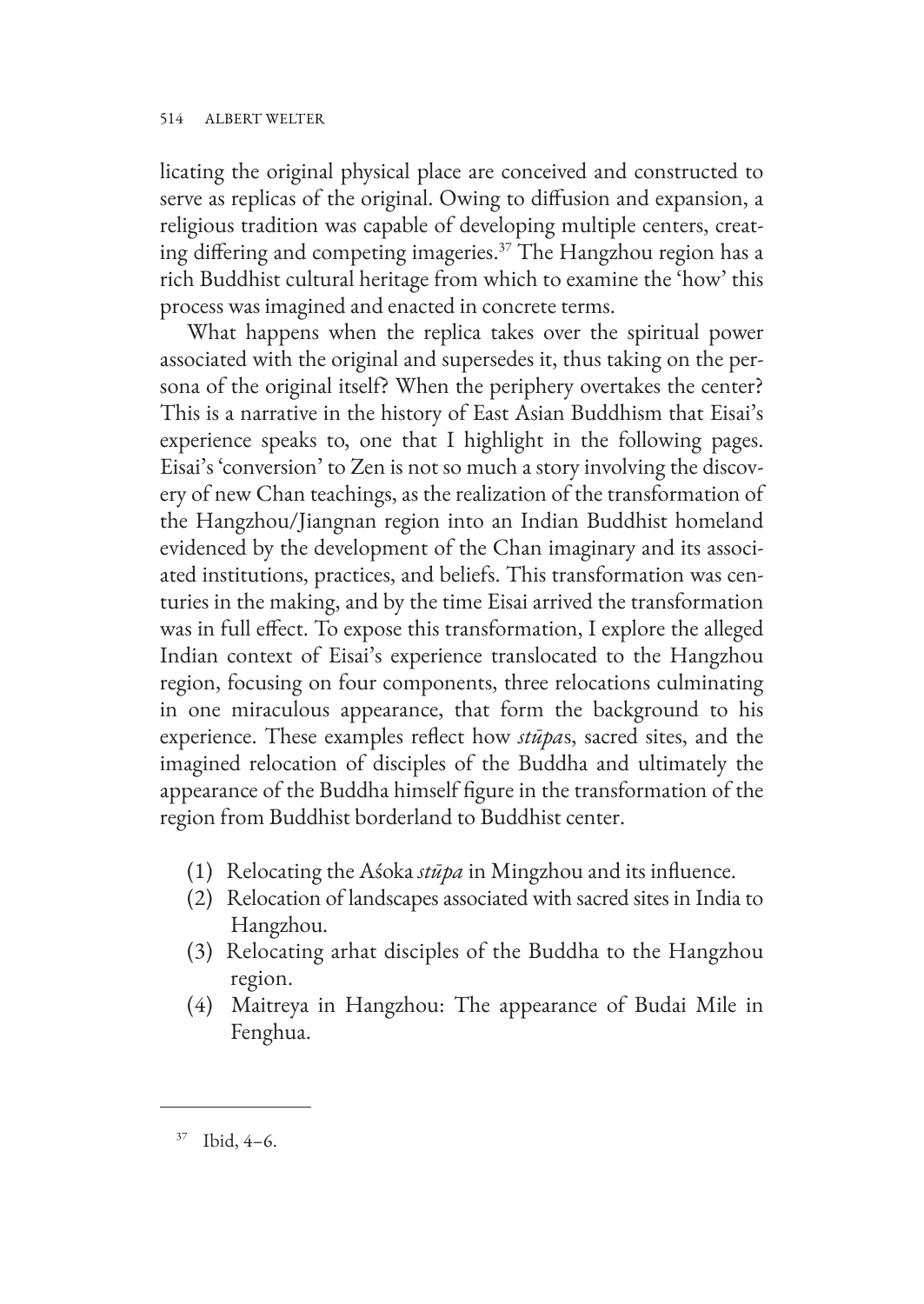These components, I argue, combined to create a sense of an Indian Buddhist homeland in the Hangzhou region and fostered Eisai's dreams of recovering an authentic Buddhism.

#### **(1)** Relocating the Aśoka *Stūpa* in Mingzhou and Its Influence

The conception of the Hangzhou/Jiangnan region as a Buddha land was greatly enhanced by the alleged relocation of Aśoka *stūpa*s to the region from India. The Aśoka *stūpa* 阿育王塔 located at the Aśoka Monastery 阿育王寺 in Mingzhou 明州 (contemporary Ningbo 寧 波) exerted great influence over the notion of Wuyue 吳越 as a *Foguo* 佛國, or 'Buddha-land'. The foundations for Wuyue and the greater Hangzhou region as a Buddhist homeland were initiated in the Aśokan *stūpa* cult inaugurated by the Wuyue ruler Qian Chu 錢俶 (a.k.a. King Zhongyi 忠懿王, r. 947–978 CE), who sought to emulate Aśoka as *cakravartin* (*zhuanglunwang* 轉法王), a wheel-turning Dharma King, and erect Buddhist *stūpa*s throughout the region. The success of this enterprise had far-reaching effects, not only throughout Wuyue, but in the subsequent Song dynasty and throughout the East Asian region.<sup>38</sup>

In the *Aśokāvadāna* (*Ayuwang zhuan* 阿育王傳; The Legend of King Aśoka),<sup>39</sup> Aśoka gathers the remains that had been dispersed among the eight monarchs following the Buddha's cremation, constructs eighty-four thousand urns for dispersing the remains, and miraculously transports them throughout the Jambudvīpa world in a single instant, constructing *stūpa*s over each of them. Just as the *Aśokāvadāna* stipulates that the eighty-four thousand *stūpa*s are to be distributed evenly throughout the world, it is also important that all the reliquaries be enshrined at the same moment. The dedication of a *stūpa* constitutes the moment it 'comes alive', and in order for the body of the Buddha to be 'resurrected' through the eighty-four thousand urns bearing his remains, the dedication must take place simultaneously. At the request of Aśoka, the elder Yaśas agrees to

<sup>&</sup>lt;sup>38</sup> These sections overlap with Welter, 'Making and Marking Buddhist Sacred Space'.

<sup>39</sup> *T* no. 2042, 50.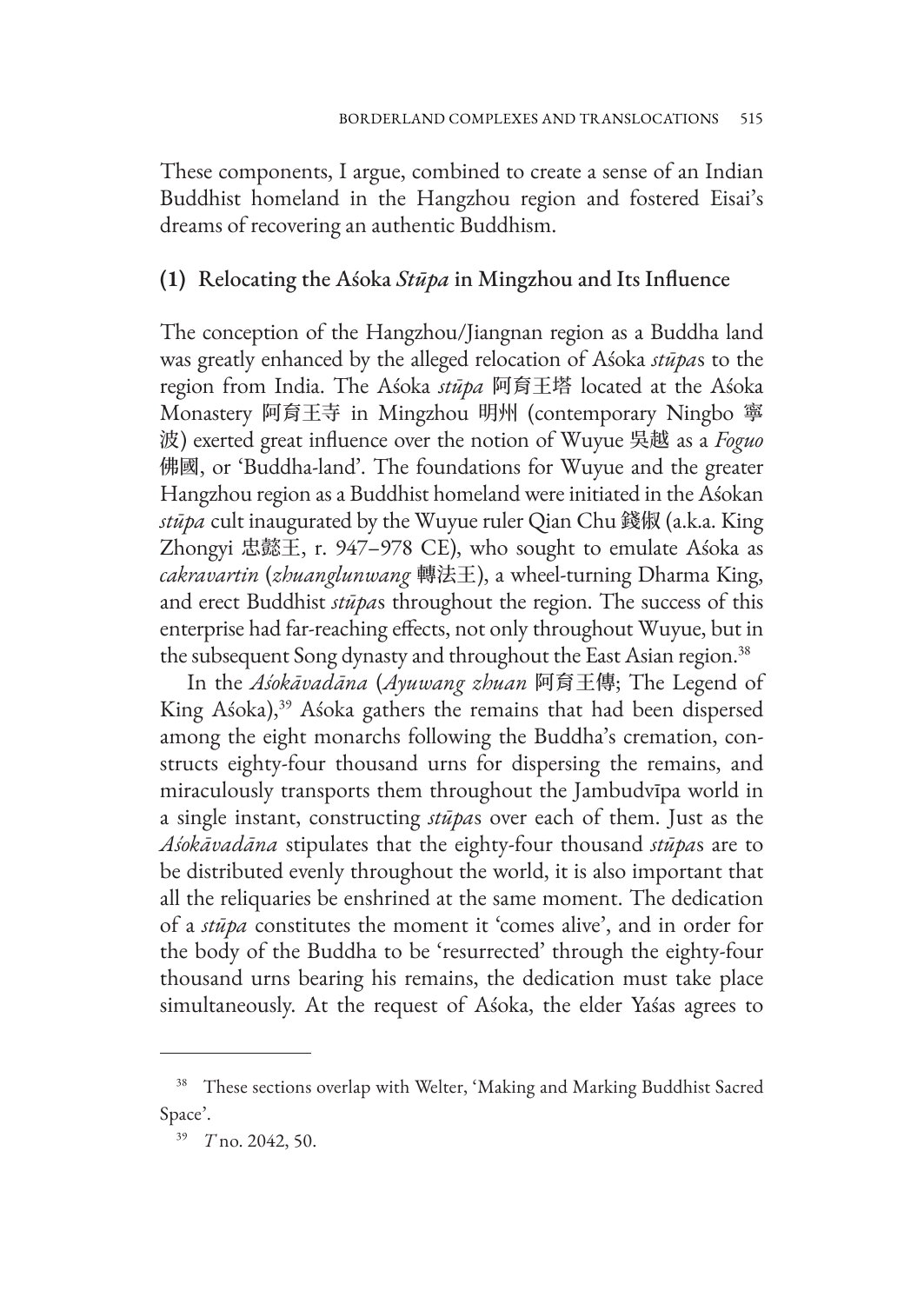miraculously cover the sun with his hand to signal the moment of completion of all eighty-four thousand *stūpa*s throughout the world.

The number eighty-four thousand is important; according to Buddhism it represents the traditional number of atoms in the body.40 Aśoka is thus symbolically reconstituting the sacred body of the Buddha, resurrecting it throughout the inhabited world of Jambudvīpa, so that the Buddha's remains transform the substratum of our world into the sacred realm of the Buddha or a 'Buddha-land', demarcated quite literally as the body of the Buddha. For Paul Mus, the *stūpa* was the paradigmatic 'mesocosm', a focal point of religious reality in tune with the cosmos, forming a 'magical structural milieu' for a cultic operation that 'can evoke or make real the absent Buddha in Nirvāna'.<sup>41</sup> As John Strong elaborates, 'the king and his kingdom, for Mus, are essentially a kind of 'living *stūpa*'. The *stūpa* is thus 'also readily comparable to other Buddhist mesocosms such as the Buddha image, the Dharma, the Bodhi tree', not to mention the king himself.42 This model adequately summarizes King Qian Chu's intentions for invoking the Aśoka cult in Wuyue.

Chinese Buddhist accounts took solace in the illusion that Aśokan *stūpa*s in China existed in the Zhou dynasty, when Aśoka dispersed his *stūpa*s throughout the world, but were destroyed during the mass destruction carried out by Qin Shihuangdi 秦始皇帝 in his campaign to purge China of rival teachings (aimed primarily at Confucian writings). Regardless, Aśokan *stūpa*s began appearing throughout China in subsequent years, following the actual arrival of Buddhism in China during the Han dynasty.

Daoxuan 道宣 (596–667), the noted compiler of the *Xu Gaoseng*  zhuan 續高僧傳 [Continued Biographies of Eminent Monks]<sup>43</sup> lists over twenty King Aśoka pagodas in China in the *Ji Shenzhou Sanbao gantong lu* 集神州三寶感通錄 [Collection of Inspired Responses of

<sup>40</sup> Legge, trans., *A Record of Buddhistic Kingdoms*, 69.

<sup>41</sup> Mus, *Barbudur*, 94 and 100; cited in Strong, *The Legend of King Aśoka,*  104.

<sup>42</sup> Strong, *The Legend of King Aśoka*, 104.

<sup>43</sup> *T* no. 2060, 51.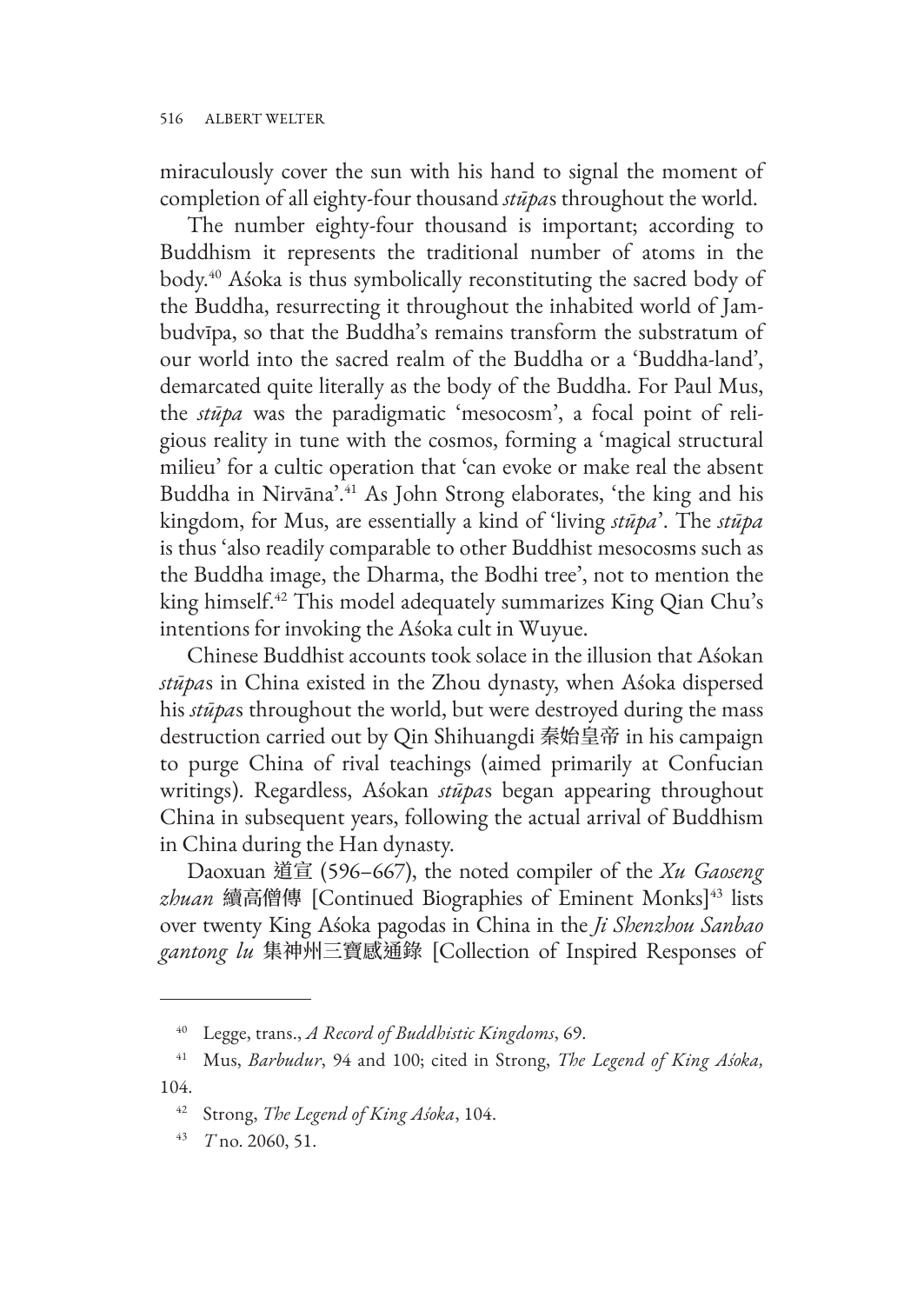the Three Treasures in Shenzhou (i.e., China)], often abbreviated as *Gantong lu* 感通錄 [Record of Inspired Responses].44 First on Daoxuan's list is the Kuaiji Maota 會稽鄮塔 in Ningbo, which became an important center for the Aśoka cult in Wuyue. King Qian Chu identified with and took inspiration from King Aśoka and vowed to create 84,000 *stūpa*s throughout his land. He also printed copies of the *dhāraṇī sūtra*, *Yiqie rulai xin mimi quanshen sheli baoqie yin tuoluoni jing* 一切如来心秘密全身舍利寶篋印陀羅尼經 [Skt. *Sarvatathāgatā dhiṣṭhāna hṛdayaguhya dhātukaraṇḍa mudra-nāma-dhāraṇī-sūtra*; The Precious Chest Seal *Dhāraṇī Sūtra* of the Whole Body Relics Concealed in All Buddhas' Minds] to serve as Dharma-body *śarīra* to place inside the *stūpa*s. 45 According to the inscriptions found on unearthed pagodas, King Qian Chu made three separate large-scale productions in a span of twenty years. The first one was eighty-four thousand bronze Aśoka Pagodas created during the year *yimao* 乙卯 (the second year of the Xiande era [955] of the Later Zhou Dynasty), the same year, ironically, Emperor Shizong mounted a major persecution of Buddhism in the north (counted as one of four major persecutions of Buddhism in Chinese history). The second major effort

<sup>44</sup> *T* no. 2106, 52: 404a28–b11. Compiled in 664, the *Gantong lu* is also referred to as the *Ji Shenzhou tasi sanbao gantong lu* 集神州塔寺三寶感通錄 [Collection of Inspired Responses of the Three Treasures in the Pagodas and Temples of Shenzhou (i.e., China)]. It records the temples, *stūpa*s, images, and miraculous experiences of monks and nuns from the Latter Han to the beginning of the Tang (on this, see Murata, 'Chūgoku no Aiku-ō tō' (1) through (6). In legends, Daoxuan is attributed with the transmission of a Buddha tooth relic, one of the four tooth relics enshrined in the capital of Chang'an during the Tang dynasty, allegedly received during a visit at night from a divinity associated with Indra (Strong, *The Experience of Buddhism*, 187).

<sup>&</sup>lt;sup>45</sup> The distribution of the Buddha's remains is divisible into two types: *rūpa-kāya* (*seshen* 色身) and *dharma-kāya* (*fashen* 法身). *Rūpa-kāya* represent the physical body of the Buddha, the relics obtained through cremation after his death. *Dharma-kāya* represent the doctrinal body of the Buddha as captured in his recorded teachings (not to be confused with the eternal and transcendent *Dharma-kāya* of later Mahāyāna).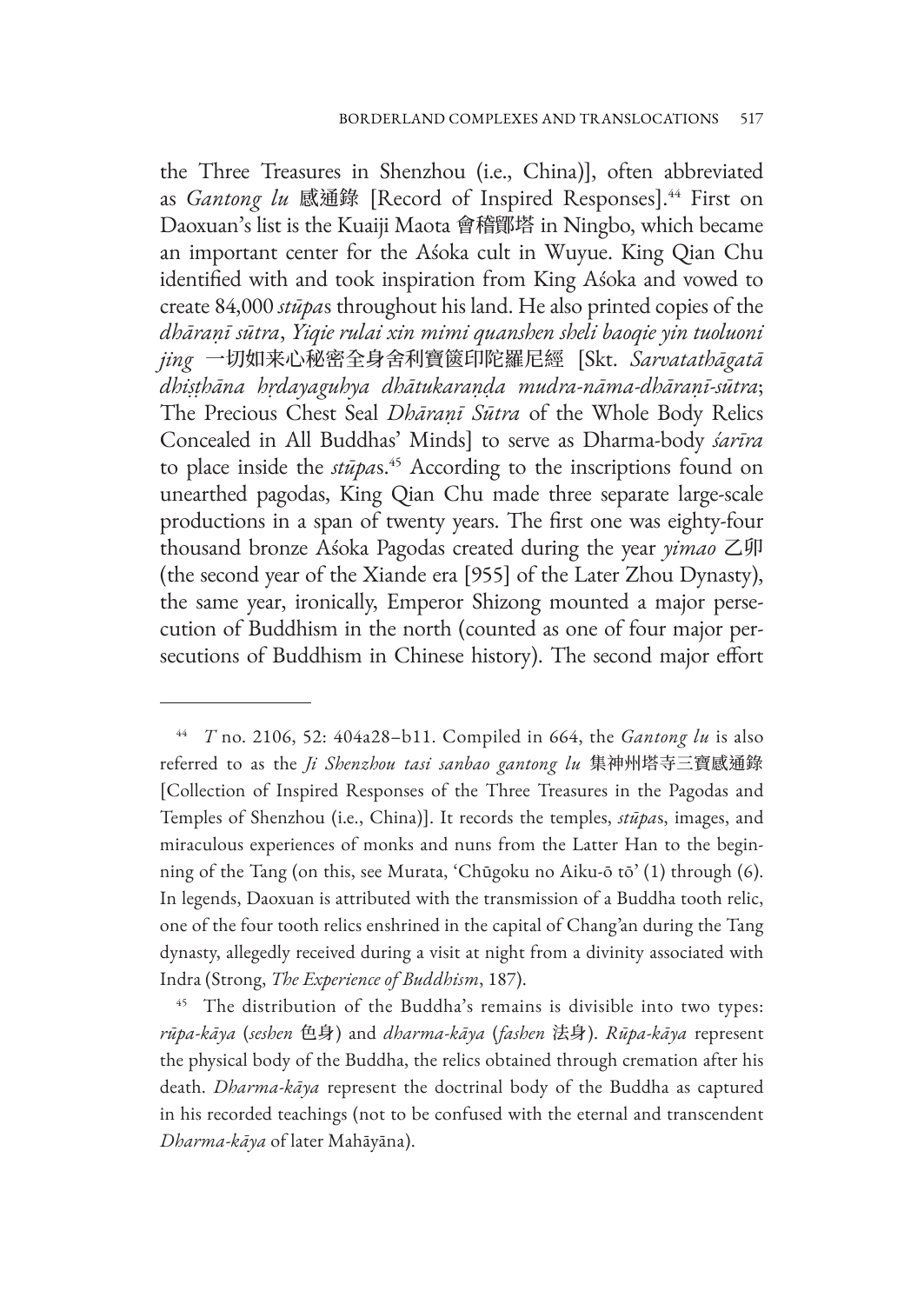was when eighty-four thousand iron Aśoka Pagodas were created in the year *yichou* 乙丑 (the third year of the Qiande era [965] during the reign of Emperor Taizu of the Song Dynasty).<sup>46</sup> A third was carried out in 975, when King Qian Chu created Aśoka Pagodas made of silver.<sup>47</sup> In each case, the printing of the *The Precious Chest Seal Dhāraṇī Sūtra* and casting of miniature *stūpa*s was said to number eighty-four thousand, in imitation of Aśoka, to 'resurrect' the Buddha throughout the territory under Wuyue protection and literally construct a Buddha-land.

In sum, King Qian Chu evoked the Aśoka model to create a Buddha-land in Wuyue. Through the dissemination of miniature *stūpa*s with the 'relics' of Buddhist teaching, *The Precious Chest Seal Dhāraṇī Sūtra*, housed inside, the King was able to animate his kingdom as a paradigmatic mesocosm and form a magical structural milieu to evoke the presence of the Buddha in *nirvāna*. The kingdom becomes essentially a kind of living *stūpa*. This was part of a growing association of the region with India and the homeland of Buddhist culture. With this thriving association as a base, Buddhists in the region began to confidently equate the Buddhist culture of the region with its Indian homeland.

# **(2)** The Relocation of Landscapes Associated with Sacred Sites in India to Hangzhou

The Wuyue kingdom (893–978) was the longest quasi-independent region during the so-called Five Dynasties and Ten Kingdoms period. While cultural patterns were disrupted throughout most of the rest of China during this period, especially in the north, Wuyue was busy reimagining itself as a Buddhist kingdom and homeland, drawing on

<sup>46</sup> Zhipan verifies that Qian Chu esteemed Aśoka by erecting 84,000 *stūpa*s with copies of *Precious Chest Seal Dhāraṇī Sūtra* inside; see *Fozu tongji*, *T* no. 2035, 49: 206b–c.

<sup>47</sup> This is based on the contents of actual Aśoka style *stūpa*s produced by King Qian Chu recovered through excavations in recent years; see Baba, '*Hōkyōinkyō* no denpa to tenkai'.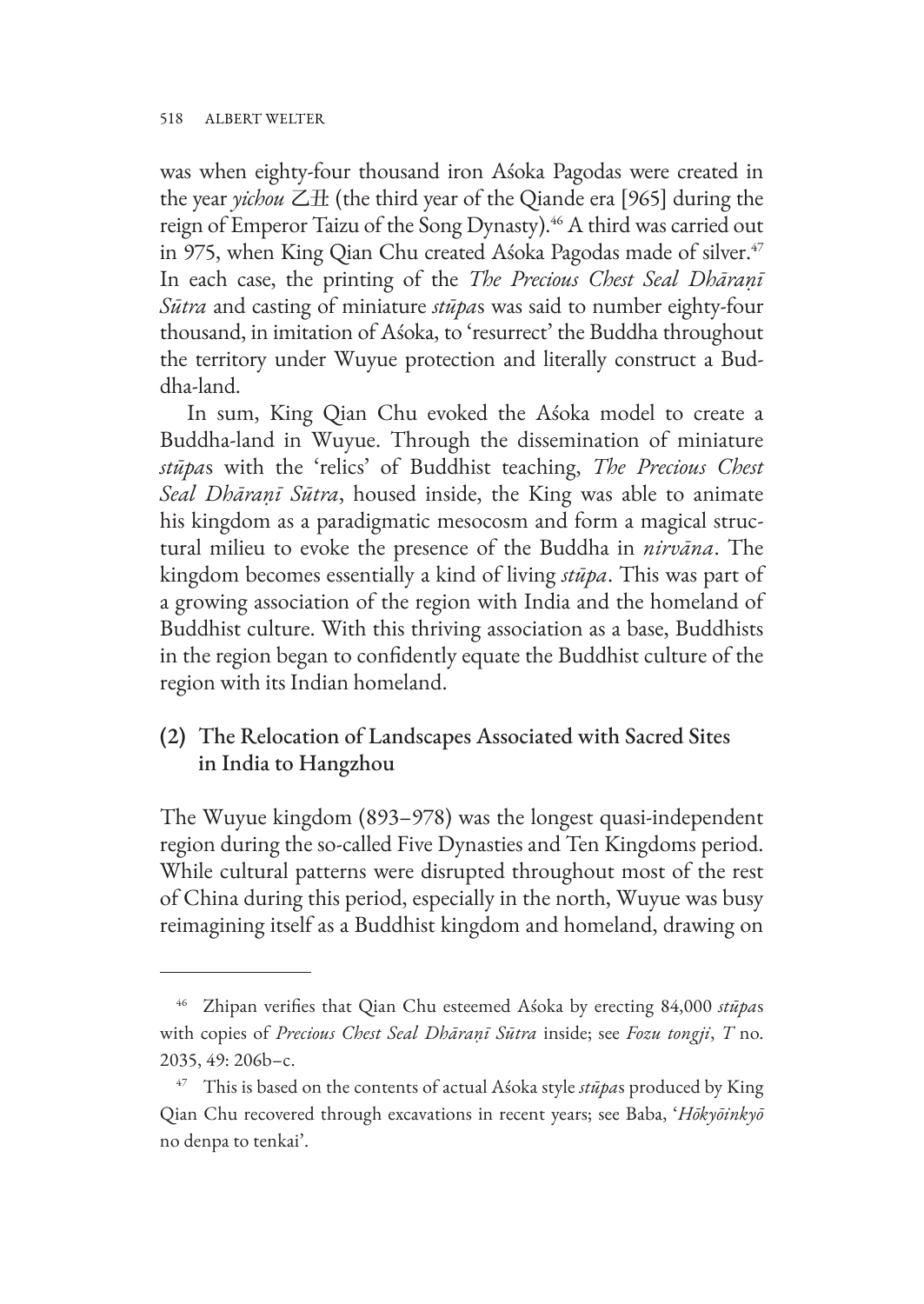Tang traditions while adapting them in novel ways. On the northern slope of Feilaifeng 飛來峰 (The Peak that came Flying), in niche fifty-eight of the Yixian Tian wall, there is the Foguo 佛國 (Buddha Land) inscription that adequately summarizes the regions propensity to define itself.48

Legends of the origins of Feilaifeng draw upon its direct connection to India. *The yixian tian* 一線天 inscription itself, which literally means 'direct line to Heaven' could be read as an abbreviation of *yixian tianzh*u 一線天竺, 'direct connection to India'. The origins of the area as a Buddhist site suggest this. The alleged 'founder', an Indian monk known only by his Chinese name, Huili 慧理, visited Hangzhou in 326 CE (during the Jin dynasty, 225-420) CE) and became convinced that Feilaifeng was actually the famed Mt. Gṛdhrakūṭa (Vulture's Peak, Chinese: Lingjiu feng 靈鷲峰). Mt. Gṛdhrakūṭa is the site of many of the Buddha's most famous *sūtra*s including the *Lotus Sūtra* 法華經, and the 'Flower Sermon' 世尊拈花, where Śākyamuni held up a flower to the congregation in lieu of his usual oral presentation and resulted in granting the 'True Dharma-eye and Marvelous Mind of Nirvāna' 正法眼藏涅槃妙心 to Mahākāśyapa. The resemblance of Feilaifeng to Mt. Gṛdhrakūṭa was allegedly affirmed by the monkeys who accompanied Huili and also recognized the spot from their homeland. This is how the name Feilaifeng 飛來峰, 'The Peak that came Flying [from India]', came to be associated with the mountain area. Although this legend persists and is often repeated, there are no records linking Huili and Feilaifeng in Buddhist historical texts prior to the Five Dynasties period.49 This points to it as an attribution conceived in the context of the Wuyue promotion of Buddhism. For example, Qing Chang points to the 'Lingyin si beiji' 靈隱寺碑記 [Stele Inscription of Ling-

<sup>48</sup> López, 'Cursed sculptures, forgotten rocks', 48 and 49, figure 6.

<sup>49</sup> Chang, *Feilaifeng*, 42: 'Although no one (including modern scholars) has questioned whether or not Huili was a real monk who came to Hangzhou during the Eastern Jin period, no record linking Huili and Feilaifeng can be found in Buddhist historical texts by Chinese monks from before the Five Dynasties period'.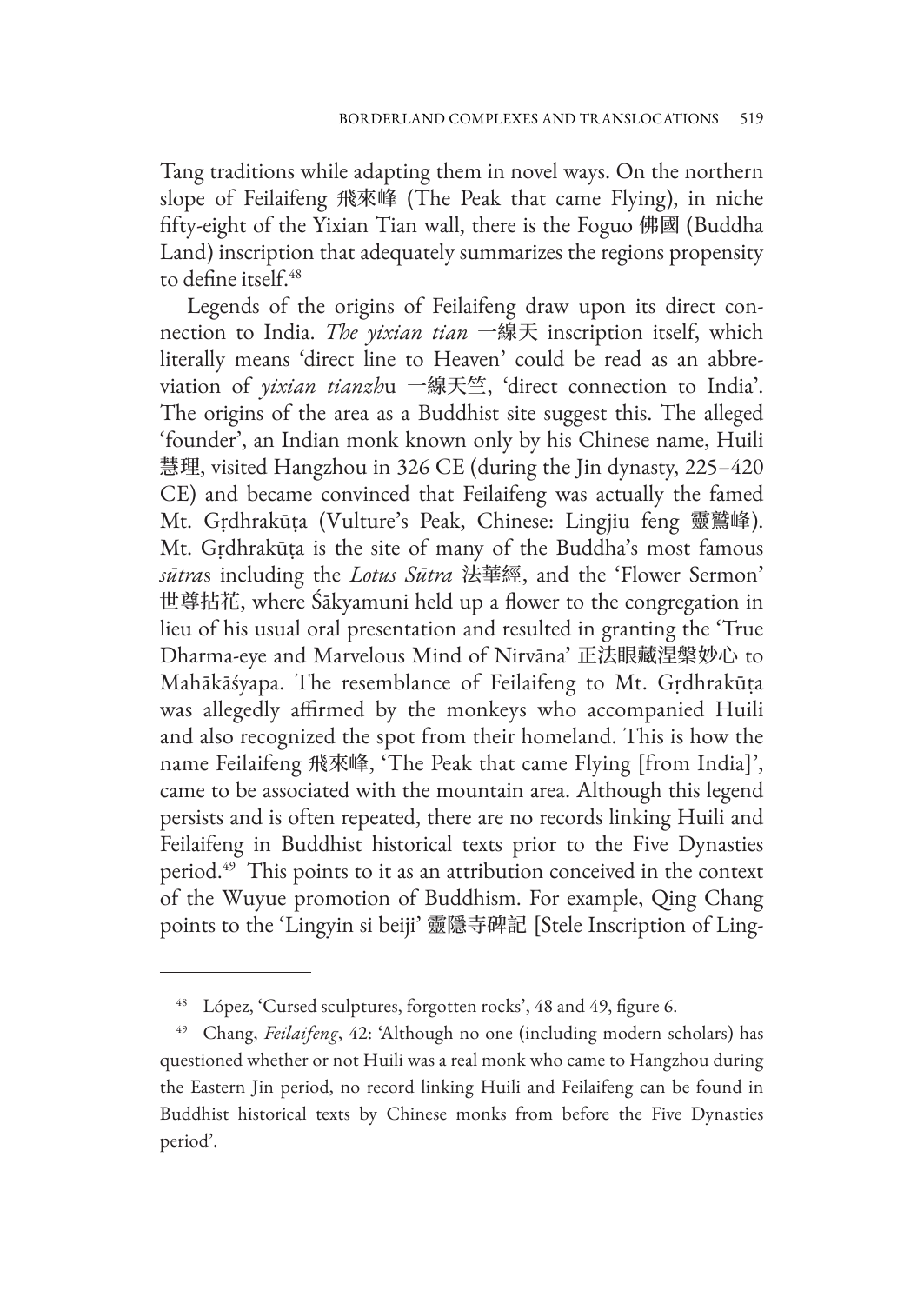yin Monastery] written around 986 by Luo Chuyue 羅處約 (960– 992) as an early record asserting that Huili identified the mountain area in Hangzhou with Vulture Peak, '[this mountain is] a peak from Vulture Peak. In what period [did it] come flying here 靈鷲之峰耳, 何代飛来乎?'50 From around this time on, the name Feilaifeng was increasingly associated with the area.

This was but one of many associations made to India in Hangzhou. The area also includes a series of monasteries in the hills surrounding Feilaifeng, most prominently the Lingyin Monastery 靈隱 寺, but also the three Tianzhu 三天竺 monasteries, Shang (Upper) Tianzhu 上天竺 or Faxi si 法喜寺 (Joy of the Dharma Monastery), Zhong (Middle) Tianzhu 中天竺 or Fajing si 法靜寺 (Purity of the Dharma Monastery), and Xia (Lower) Tianzhu or Fajing si 法鏡寺 (Mirror of the Dharma Monastery). As an old name in Chinese for India, Tianzhu affirms the intimate association of the area as a replica (and substitute) of the Indian original. Even the name for the central monastery, *lingyin*, usually translated literally as 'the Soul's Retreat', may be taken as an abbreviation for *lingjiushan yin* 靈鷲山隱, 'the Concealed Mt. Gṛdhrakūṭa', the secret Indian homeland of the Buddha. Evidence for the association can be found in a former name for Lower Tianzhu Monastery as Lingshan 靈山, Mt. Gṛdhrakūṭa Monastery.<sup>51</sup>

# **(3)** Relocating *Arhat* Disciples of the Buddha to the Hangzhou Region

One of the distinctive features of Chan Buddhism in the Hangzhou region was an admiration of the exemplary practices of arhat disciples of the Buddha Śākyamuni. On the surface, this admiration flies in the face of Mahāyāna denigration of arhats as practitioners of a

<sup>50</sup> Chang, *Feilaifeng*, 40; translation slightly altered.

<sup>51</sup> Chang, *Feilaifeng*, 46. Another monastery in the Feilaifeng area erected by King Qian Zuo 錢佐 (928–947) of Wuyue (r. 941–947), named Lingjiu Xingsheng si 靈鷲興聖寺, also reflects the connection with Mt. Gṛdhrakūṭa/Vulture's Peak. It had ceased to exist by the Ming period (see Chang, *Feilaifeng*, 50).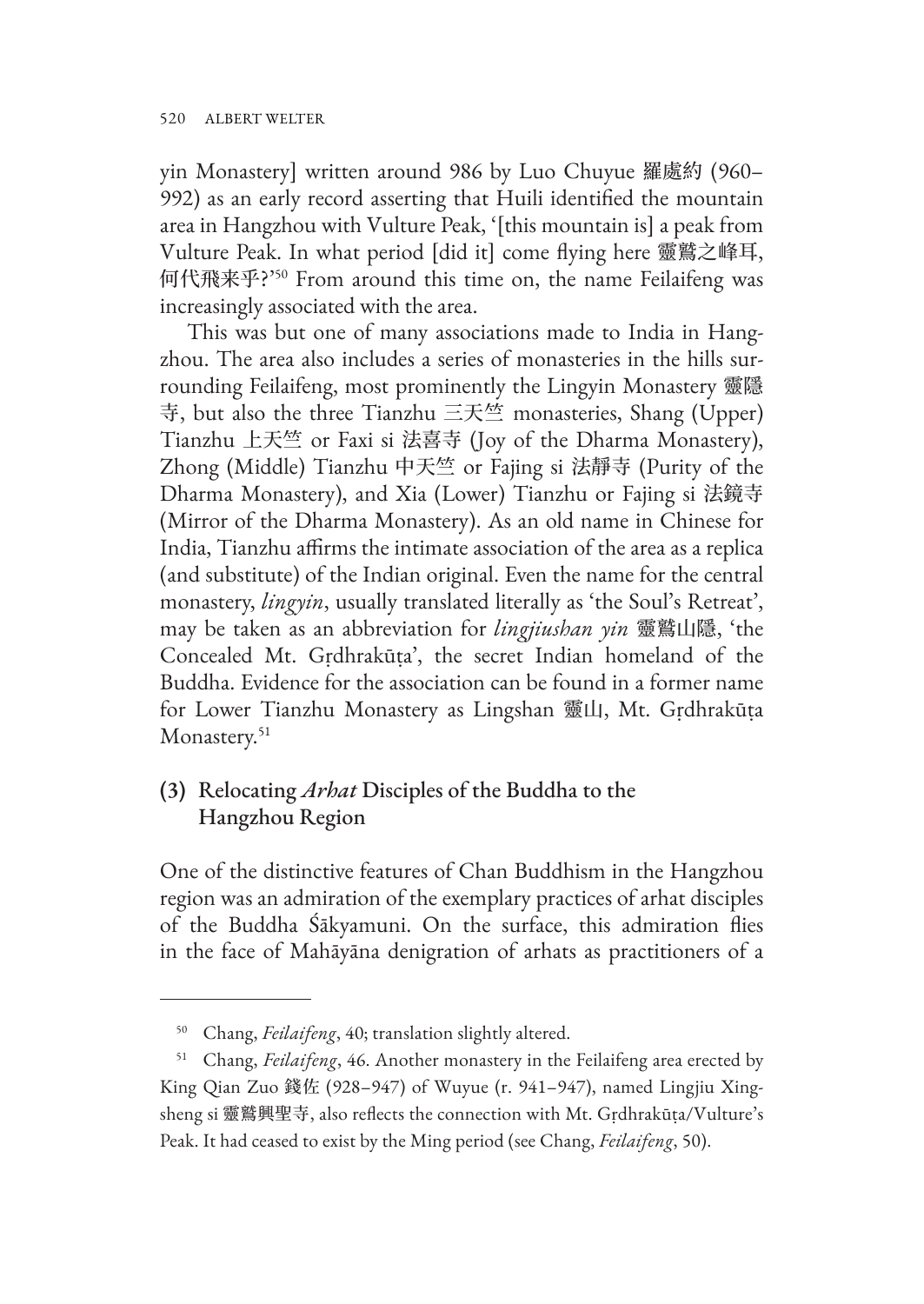'lesser vehicle', indicative of their inferior wisdom and mistaking it as full attainment. As human practitioners, however, Chan monks in their daily practice identified readily with the imagined trials and tribulations that arhats experienced. Bodhisattvas, in comparison, were remote beings whose accomplishments allowed them to wander freely throughout Buddhist worlds freed from human toil, to perform miraculous interventions in response to human needs. In addition, one can add depictions of the story of Sudhana (Shancai 善財) from the thirty-ninth chapter of the *Huayan jing* 華嚴經 (*Avataṃsaka sūtra*), 'Entering the Dharma Realm' (*Ru fajie* 入法界), which became prominent in the Song dynasty.<sup>52</sup> The story of Sudhana is the classic Mahāyāna Buddhist tale of the pilgrim Sudhana's quest for ultimate truth, involving visits to fifty-two *kalyāṇamitratā* (*shanzhishi* 善知識; spiritual friends/advisors) before finally encountering Maitreya who reveals the ultimate vision of the infinite.<sup>53</sup> On top of this was a tradition that four great *arhats*—Mahākāśyapa, Kundopdhānīya, Pindola, and Rāhula—postponed their *nirvāna* to stay in the world at the request of Śākyamuni, to protect the law until the appearance of the future Buddha Maitreya.<sup>54</sup> This made them 'arhats with bodhisattva characteristics' and positioned them as attractive models in the Chinese Chan context. The task of protecting the Dharma until the arrival of Maitreya was assumed by all arhats as the cult developed further to extend to sixteen, eighteen, and ultimately five-hundred practitioners.

The arhat cult was a prominent feature of Buddhism in the

<sup>52</sup> See, for example, Fontein, *The pilgrimage of Sudhana*, 23–77.

<sup>53</sup> As described in the *Huayan jing* 華嚴經 (*Avataṃsaka sūtra*):

In the middle of the great tower... he saw the billion-world universe... and everywhere there was Sudhana at his feet... Thus Sudhana saw Maitreya's practices of... transcendence over countless eons (*kalpa*), from each of the squares of the check board wall... In the same way Sudhana... saw the whole supernal manifestation, was perfectly aware of it, understood it, contemplated it, used it as a means, beheld it, and saw himself there (Cleary [trans.], *The Flower Ornament Scripture* 3, 369.)

<sup>54</sup> Fong, *The Lohans and a Bridge to Heaven*, 24–40.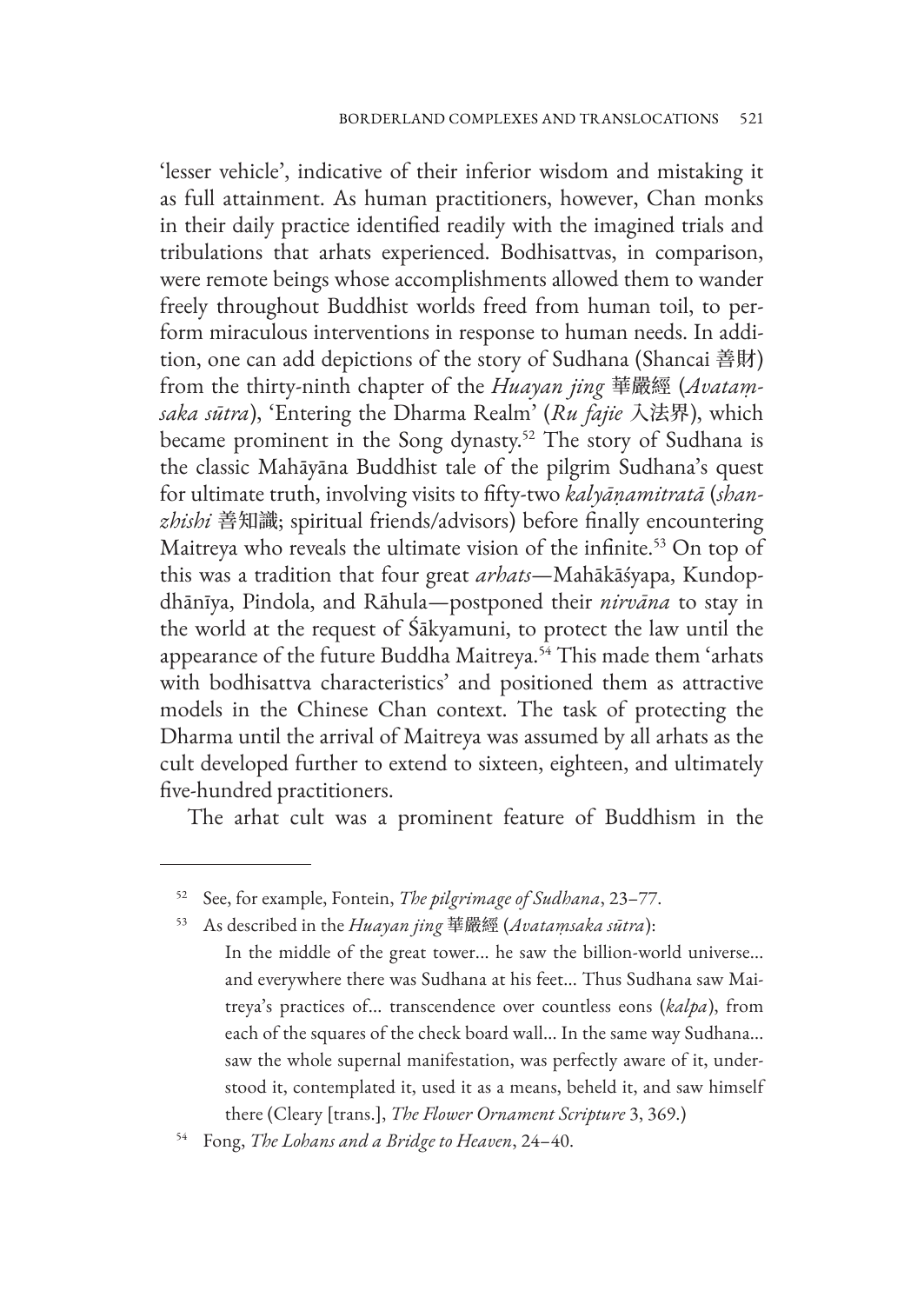Hangzhou region. Guanxiu 貫休 (831–912), the celebrated Buddhist monk, painter, and calligrapher, achieved fame for his depiction of sixteen arhats. Guanxiu hailed from Lanxi 蘭谿 (contemporary Zhejiang province, a municipality near Jinhua 金華), roughly 175 kilometers southwest of Hangzhou, but relocated to Chengdu 成 都 where the arhat paintings were completed. The paintings were donated by Guanxiu to Shengyin Monastery 聖音寺 near Gushan 孤 山 (one of four major monasteries in Hangzhou, along with Lingyin si 靈隱寺, Jingci si 淨慈寺, and Zhaoqing si 昭慶寺), where they were preserved for many centuries. The Qianlong emperor admired the paintings during his visit in 1757, and commissioned that copies be reproduced and engraved in stone for preservation, along with eulogies he penned for each arhat depiction. The originals were destroyed in the Taiping rebellion, but copies of ink rubbings of the steles have been preserved.55 The depictions of the arhats (*luohan* 羅漢) exhibit 'eccentric' features that accentuate their foreignness—bushy eyebrows, bulging eyes, large noses, protruding cheeks and foreheads. These odd, misshapen figures also display a spectrum of emotions, the idiosyncratic personalities of exotic, superhuman beings who have escaped the shackles and encumbrances of normal existence, to wander free from ordinary constraints.

The expansion to five-hundred arhats 五百羅漢 may be viewed as a further extrapolation of this model. After Nan Tianzhu Monastery 南天竺寺 (the original name for what is now known as Lower Tianzhu 下天竺 or San Tianzhu Monastery 三天竺寺), was damaged at the end of the Tang dynasty, the first king of Wuyue, Qian Liu 錢鏐 (852–932; r. 893–931), built a Five-Hundred Arhat Cloister 五百羅 漢院 on the site.<sup>56</sup> According to Qing Zhang, the tradition of carving Five-Hundred Arhats was established in Hangzhou region during the Wuyue period. Qian Liu commissioned Five-Hundred Arhats for

<sup>55</sup> Sets exist, for example, at the Metropolitan Museum of Art, New York; Harvard Fine Arts Library, Boston; and the Imperial Household Agency, Tokyo.

<sup>56</sup> Chang, *Feilaifeng*, 45–46. During the Dazhong xiangfu period (1008–1016) of the Northern Song, it was named Lingshan si 靈山寺, and in 1020 changed back to Tianzhu Monastery 天竺寺.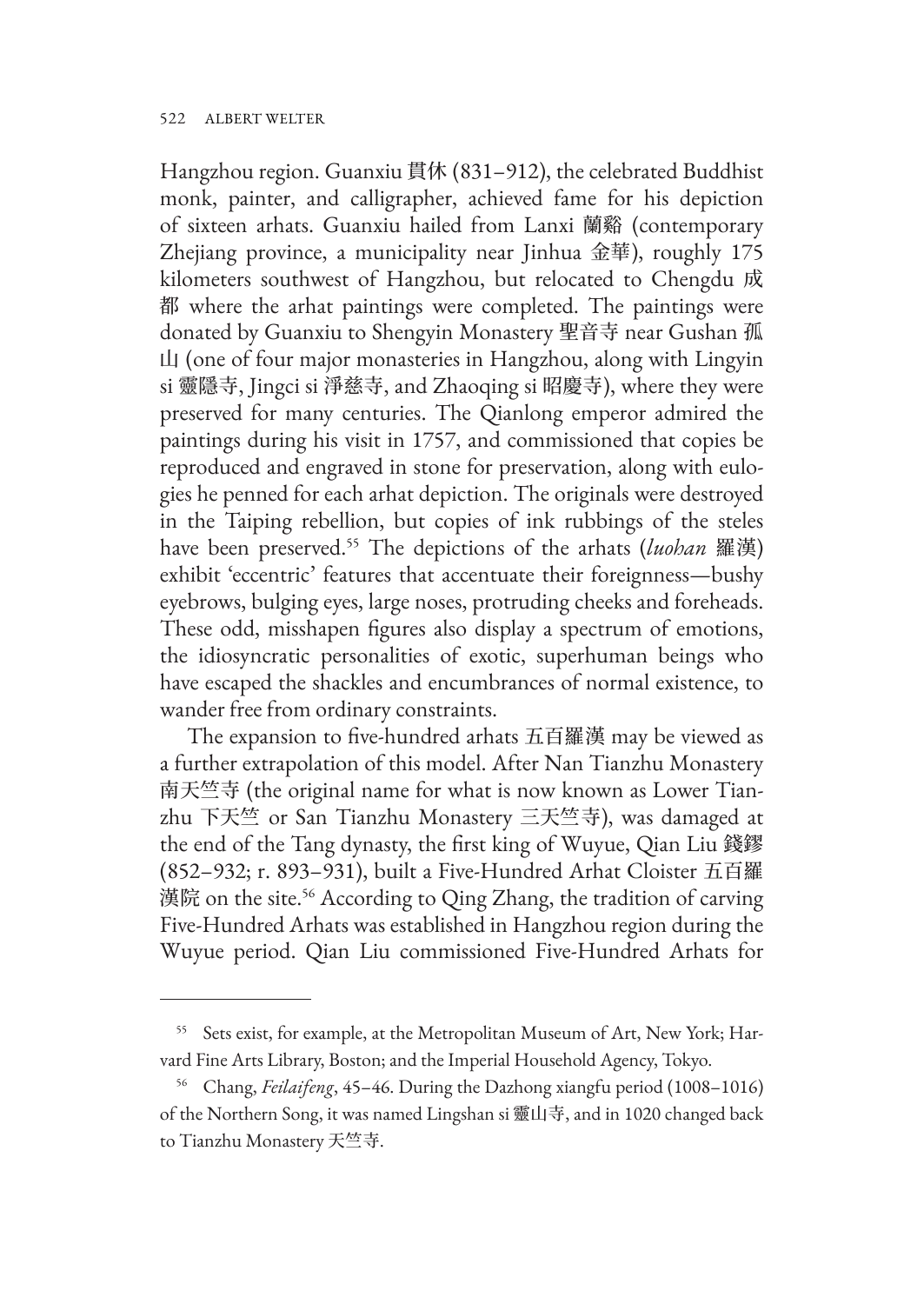the Stone Chamber Cave (Shiwu dong 石屋洞) on Mt. Shiwu 石屋 山, and images of Five-Hundred Arhats became popular in the region from the Tenth century.57

The Stone Bridge 石橋 on Mt. Tiantai was believed to be the actual residence of the Five-Hundred Arhats during the Song period, where they had miraculously decamped from India. According to Wen Fong, by the early ninth century it was assumed that the five-hundred arhats lived above the rock bridge on Mt. Tiantai. Fong offers the following records where the five-hundred arhats are mentioned.58 Xuanzang, in the *Da Tang Xiyu ji* 大唐西域記 (Record on the Western Countries of the Great Tang), described an Indian tradition of five-hundred arhats residing in the mountain Buddhavanagiri near Rajagrha. Prior to Xuanzang, the compiler of *Gaoseng zhuan* 高僧傳 [Biographies of Eminent Monks], Huijiao 慧皎 (ca. 530), related how the monk Tanyou 曇猷 (d. 390–396) visited Mt. Tiantai and crossed the stone bridge to meet holy monks (as *shen seng* 神僧, 'sacred monks', not explicitly arhats). By the early ninth century, the identities of the monks took shape as arhats, when Xu Lingfu 徐靈 府 (active first half of ninth century) wrote in the *Tiantaishan ji* 天臺 山記 [Record on Mt. Tiantai] about the arhats above the rock bridge on Mt. Tiantai. Since that time, Fong claims, people of the region came to believe that five-hundred arhats lived on Mt. Tiantai above the Stone Bridge. In the *Song Gaoseng zhuan* 宋高僧傳 [Song Dynasty Biographical Collection of Eminent Monks] record of the Tiantai monk Pu'an 普安 (770–843), Zanning 贊寧 (919–1001) mentions the existence of a cave on Mt. Tiantai beyond the Stone Bridge where arhats secretly dwell. After Pu'an passed away, his remains were interred in a *stūpa* on the mountain and a Five-Hundred Arhat Hall was erected. The king of Wuyue, Qian Liu, frequently made offerings to it. A monastery was restored there in the early Song dynasty.59 By the tenth century, the identity of the sacred monks as five-hundred arhats was well-established. In the Southern Song dynasty, Cao

<sup>57</sup> Chang, *Feilaifeng*, 161–162.

<sup>58</sup> Fong, *The Lohans and a Bridge to Heaven*.

<sup>59</sup> *T* no. 2061, 50: 880b–c.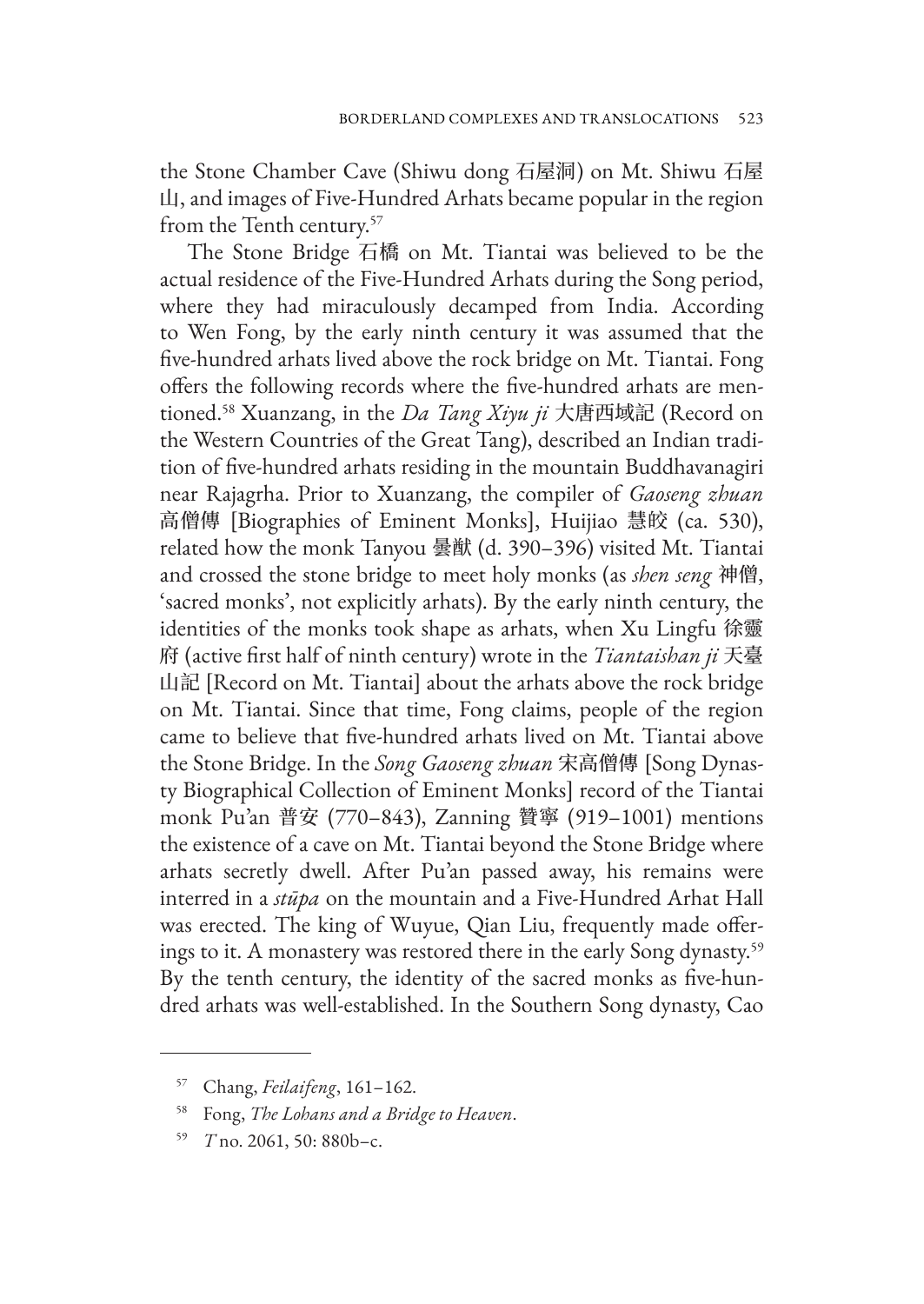Xun 曹勳 (1098–1174) wrote the *Jingci chuangsu wubai luohan ji* 淨 慈創塑五百羅漢記 [Record on Sculpting Five-hundred Luohans in Jingci (Monastery)] regarding the erection of a Five-Hundred Arhat Hall between 1153–1158 at Jingci Monastery (formerly Yongming Monastery 永明寺), a central Buddhist institution on Hangzhou's West Lake through the patronage of both elites and commoners.<sup>60</sup> Cao Xun also wrote the *Jingshan luohan ji* 徑山羅漢記 [Record on the Arhats of Jingshan (Monastery)] in the first year of the Longxing era (1163), regarding the creation of portraits for five-hundred Chan heroes (i.e., arhats) for Jingshan 徑山, a leading Chan monastery in the Hangzhou region.<sup>61</sup> By the time of Eisai's arrival, the five-hundred arhats at the Stone Bridge had become a common trope. When later Japanese Buddhist pilgrims visited Mt. Tiantai and reached the famous natural Stone Bridge, they made the customary offering of hot tea to the arhats thought to dwell there (as Eisai had done).<sup>62</sup>

The Feilaifeng grottoes also provide evidence for the ascension of the arhat cult in the Hangzhou region. Because both Arhats and Chan patriarchs are essentially monks striving for attainment based on their own human efforts, there are many commonalities between them. This is reflected in depictions of them in artistic representations, and accounts for their popularity among Chan practitioners. According to Qing Cheng, arhats and patriarchs were common themes for sculptures at Feilaifeng during the Song period.<sup>63</sup> Feilaifeng is the site of an early extant example of an intact group of Eighteen Arhats, a grouping that began to appear around the tenth century. The earliest known images of the Eighteen Arhats were in a set of paintings created by Zhang Shi 張氏 in the Early Shu king-

<sup>60</sup> In *Songyin ji*; discussed in Chang, *Feilaifeng*, 163–168.

<sup>61</sup> *Songyin ji*.

<sup>&</sup>lt;sup>62</sup> Protass, 'Poetic (mis)interpretations between Chinese Chan and Japanese Zen'.

<sup>63</sup> Chang, *Feilaifeng*. According to information posted at the Feilaifeng site, there were twenty-seven niches carved during the Song dynasty (mostly in the Northern Song). Qing mentions seven of these as dedicated to arhat/Chan sculptures.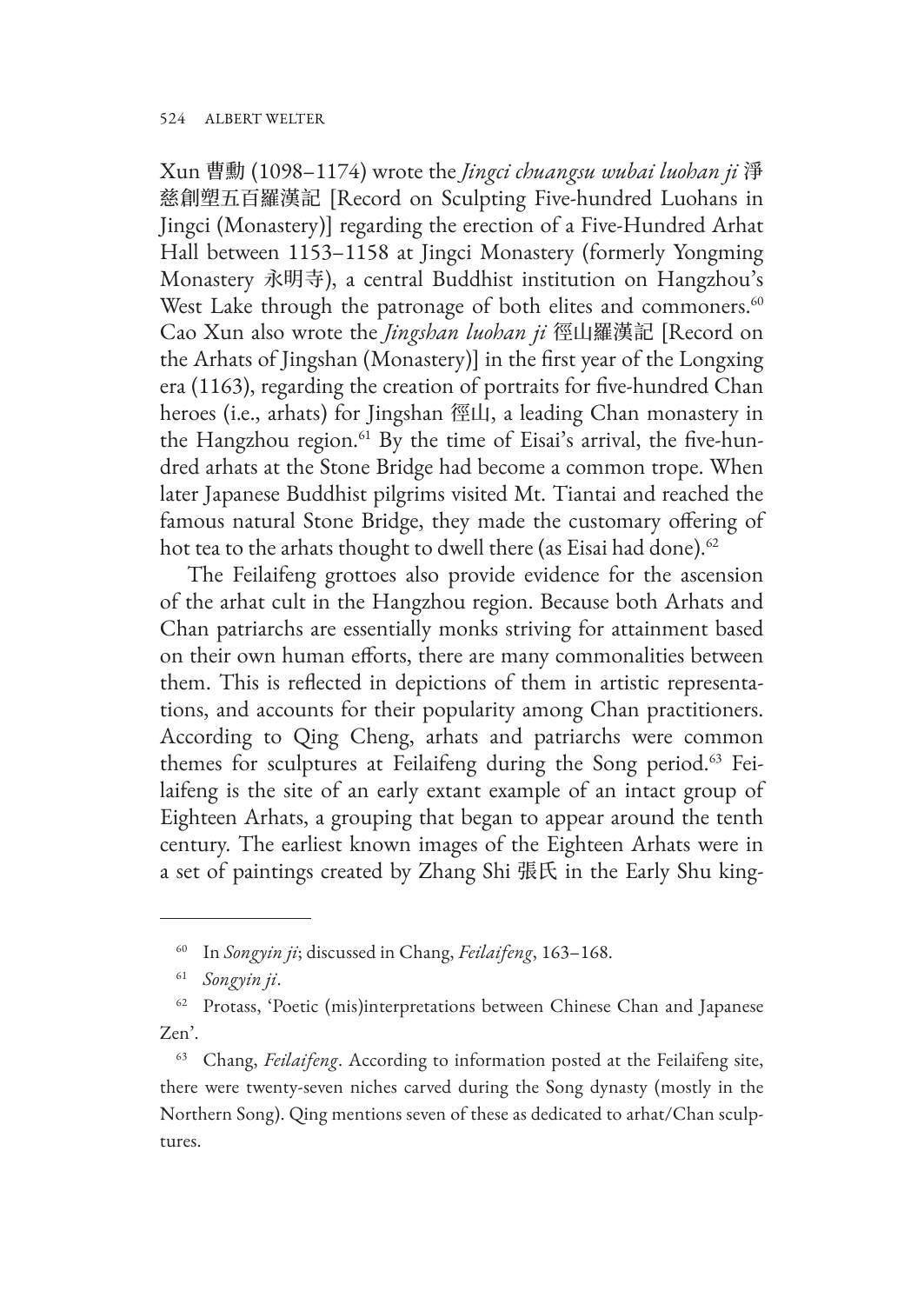dom (907–925), received by the Northern Song official Su Shi 蘇軾 (1037–1101), for which he wrote poems for. $64$  In the Northern Song, Eighteen Arhat groupings became increasingly popular in Buddhist art. Qing Cheng points to the Eighteen Arhat figures sculpted in clay dated to 1079 in the Sandashi dian 三大士殿 (Three Great Beings Hall) at Chongqing si 崇慶寺 in Changzi county, Shanxi province, as an example.65 In total, Feilaifeng contains three separate groupings of Eighteen Arhats (#9, #17, and #24), all dated to the Northern Song. In addition, three niches (#25, #26, and #28) from the Northern Song are dedicated to Chan patriarchs/arhats.

# **(4)** Maitreya in Hangzhou: The Appearance of Budai Mile in Fenghua

As mentioned above, great arhat disciples of the Buddha postponed their nirvāna to stay in the world at the request of Śākyamuni, to protect the law until the appearance of the future Buddha Maitreya. Maitreya also figured prominently in providing the ultimate revelatory vision to Sudhana. The only niche believed to be carved during the Southern Song (niche # 68) at Feilaifeng is the famous Budai (Cloth Sack) Maitreya 布袋彌勒 sculpture. It depicts Maitreya as an incarnation of a tenth century figure from the Fenghua 奉化 district of the Mingzhou (Ningbo) region from the Wuyue kingdom, an affable, plump, and eccentric Buddhist wanderer, surrounded by eighteen arhats. Budai is the epitaph for the Chan monk Qici 契此, mentioned in the *Zongjing lu* 宗鏡錄 [Records of the Source-Mirror], with biographical records in the *Song Gaoseng chuan and Jingde chuandeng lu* 景德傳燈錄 [Jingde Era Record of the Transmission of the Lamp].<sup>66</sup> Budai Maitreya also figured prominently in initiatives

<sup>64</sup> Chang, *Feilaifeng*, 168; referring to Deng, ed., *Su Dongpo quanji*, vol. 2, chap. 3, 73–6.

<sup>65</sup> Chang, *Feilaifeng*, 169; referring to Zhongguo meishu quanji bianji weiyuanhui, ed., *Zhongguo meishu quanji-Diaosubian 5-Wudai Song diaosu*, figs. 55–7.

<sup>66</sup> *T* no. 2016: 48.523a; *T* no. 2061, 50:848b–c; and *T* no. 2076, 51:434a.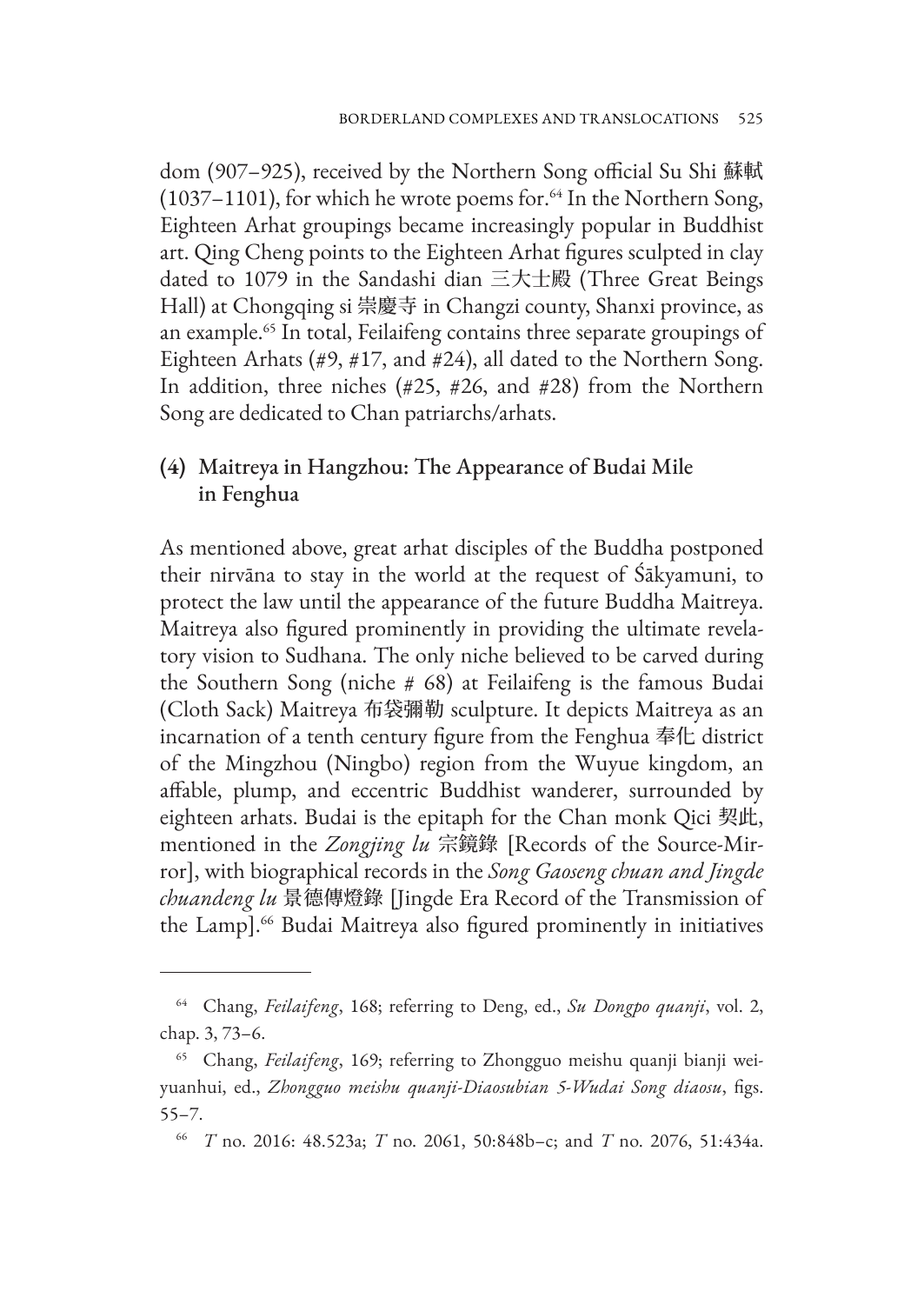by leading Southern Song Chan figures, Dahui Zonggao 大慧宗杲 (1089–1163) and Hongzhi Zhenghue 宏智正覺 (1091–1157), who sought to merge local legends with the Buddhist tradition in the hopes of attracting people to Chan through wider appeal to more popular characters.67 Bernard Faure points to Budai as an example of 'one strategy in Chan for domesticating the occult [by] transforming thaumaturges into tricksters by playing down their occult powers and stressing their this-worldly aspect'.<sup>68</sup> My interest here, however, is drawn to the retinue of eighteen arhats. Depicting the arrival of the future Buddha accompanied by Chan arhat practitioners suggests that the transformation of Feilaifeng and by extension the greater Hangzhou region (Jiangnan 江南) into the Buddha-land of Maitreya has been realized. The Chan tradition, with its vast network of monasteries and sacred sites, its great numbers of monks and followers, its influential network of supporters, including the government, etc., is the manifestation of this realization.

#### **Concluding Remarks**

The linchpin of the Chan matrix in Song dynasty China, what made the identification between Arhats and Chan monks so evocative and potent, was the ideological assertion of Chan as a 'mind to mind

Daoyuan 道原 (d. after 1004) claims that after he finished a poem suggesting his connection to Maitreya, Budai transformed himself (*hua* 化), and was later seen by people of the region walking along carrying a cloth bag. As a result, Buddhist clergy from the four congregations competed to depict his image, with a full body representation in the Eastern Hall of the Great Shrine Pavilion 大殿 of Yuelin Monastery 嶽林寺 (located in the Fenghua district of Mingzhou). See The *Jingde chuandeng lu*, *T* no. 2076, 51:434b26–27. Zanning also claims that people from the Jiang and Zhe regions often painted his image following his death (*T* no. 2061, 50: 848c). See also Chapin, 'The Chan Master Budai'; Edwards, 'Pu-tai-Maitreya'; and Chang, *Feilaifeng*, 206–213.

<sup>67</sup> Levine, *Awakenings*.

<sup>68</sup> Faure, *The Rhetoric of Immediacy*, 115.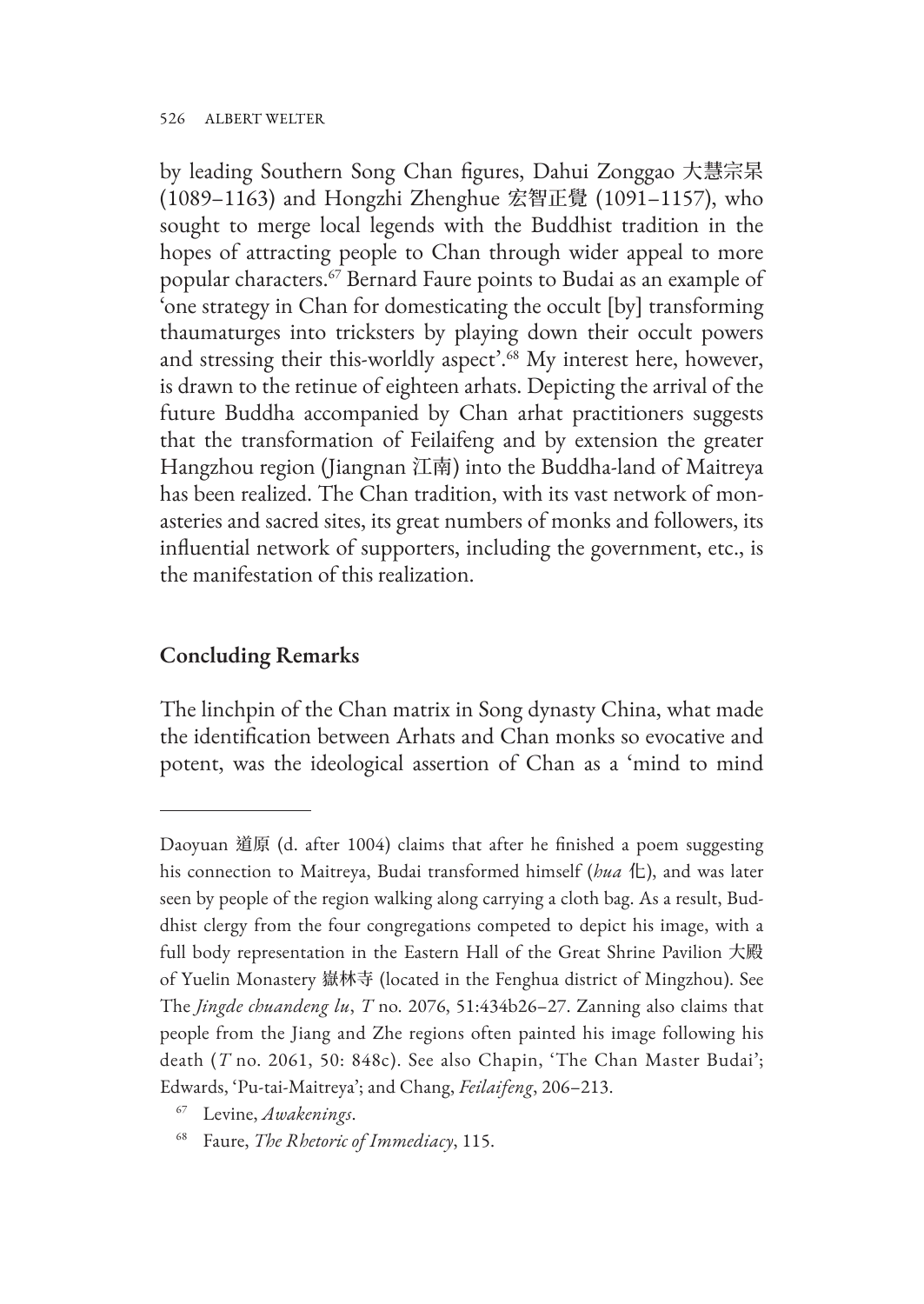transmission' (*yixin chuanxin* 以心為心) and a 'separate transmission outside Buddhist teachings' (*jiaowai biechuan* 教外別傳). While this doctrinal linchpin is well-known, the matrix it grew from is not. Once the components of the matrix are exposed—things like the relocation of the Aśoka *stūpa* in Mingzhou and its influence, the relocation of landscapes associated with sacred sites in India to Hangzhou, the relocation of arhat disciples of the Buddha to the Hangzhou region, and the appearance of Budai Mile 布袋彌 勒 (Cloth-sack Maitreya) in Fenghua—the delivery of Śākyamuni's dharma to Maitreya as foretold in the scriptures is realizable, as is the retinue of arhat disciples instructed by Śākyamuni to protect the dharma until Maitreya's arrival. These became conspicuous aspects of Hangzhou regional Buddhist culture; the spatial relocation and physical transformation of the Hangzhou/Jiangnan region into an 'Indian' Buddhist homeland made Eisai's acceptance of the mind-tomind transmission trope plausible.

In my analysis, I used two theoretical models: 'borderland complex' and 'translocality'. If 'borderland complex' supplies the answer as to why the unique Chinese and East Asian imaginaire developed, a creative impulse borne of a combination of anxiety and admiration, 'translocality' suggests an answer to the question of how it was actualized and put into effect, the ways in which the transformation of the Hangzhou/Jiangnan region into a Buddhist homeland became a reality. The borderland complex produced complex feelings of admiration for India, on the one hand, and anxiety about being displaced from it, on the other. It inspired Buddhists in China to reimagine their own lands as Indian Buddhist homelands, to translocate Indian Buddhist homelands to China. Eisai, who set out for India in search of the Dharma, to 'become a complete person in the golden land of the Buddha', eventually realized that the Hangzhou/Jiangnan region was no longer a periphery, was no different from the center, even the center itself, and a place where his own aspirations of recovering an authentic Dharma could be realized.

As impressed as Eisai must have been to seek Tendai reform through an allegedly authentic Zen transmission, his 'conversion' is only the first part of a momentous chain of events that occurred in its wake. Eisai was, of course, a product of his own borderland complex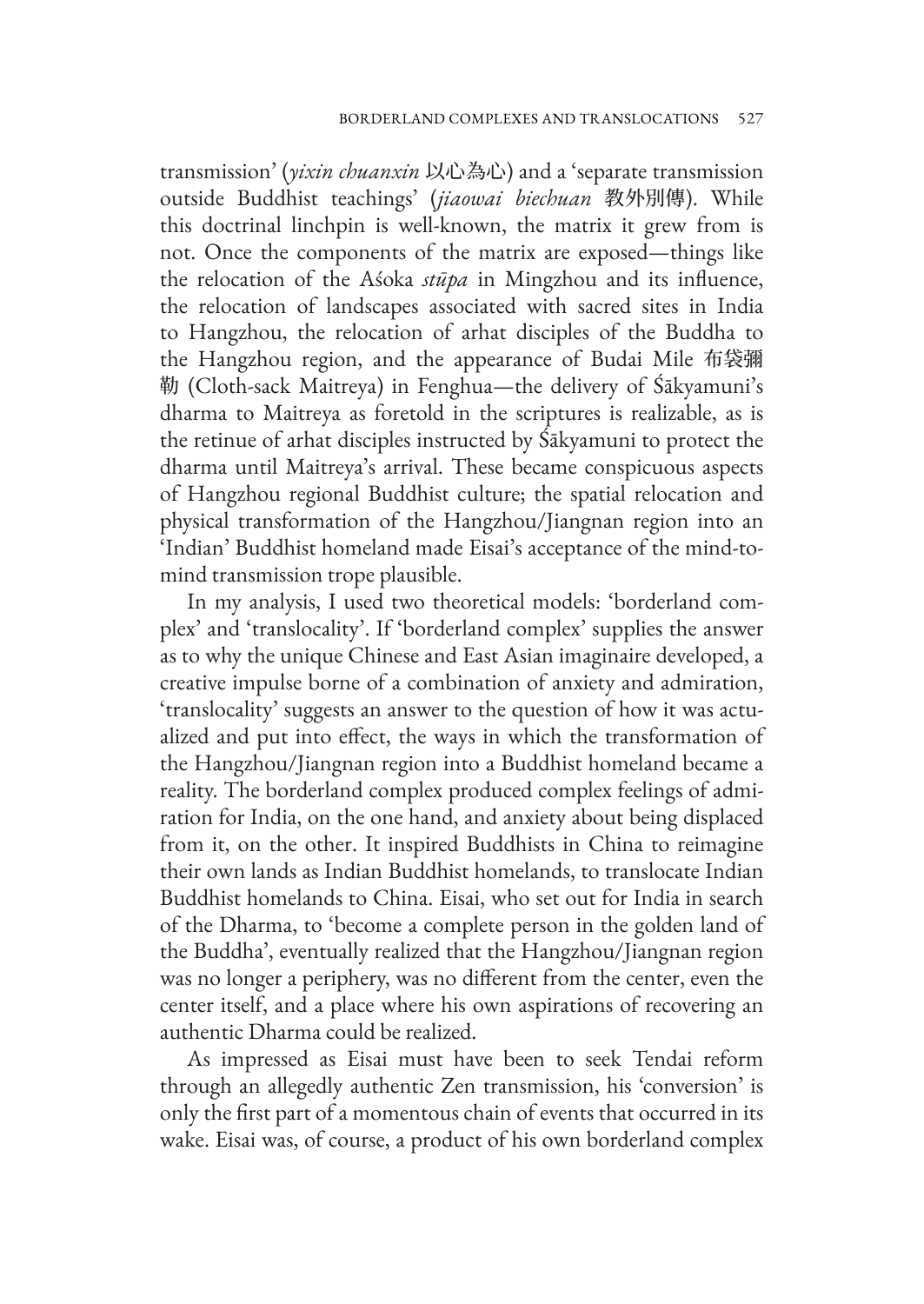that situated Japan on a marginalized periphery in relation to the imagined great Buddhist centers of India and China. His anxiety, coupled with admiration, created his own impulse to translocate the Song Chan model to Japan in the hopes that it could join the company of 'great Buddhist countries' 大佛國. Eisai's impulse was soon joined by followers like Eihei Dōgen 永平道元, abbot of Eihei ji 永平 寺, and Enni Ben'en 圓爾辯圓, founding abbot of Tōfuku ji 東福寺, who replicated Eisai's pilgrimage to the Hangzhou region, brought back their own versions of a Song Chan experience, and applied it in the Japanese context. It was complemented by Chinese Chan abbots of important Hangzhou/Jiangnan region monasteries, who sent their disciples, like Wuxue Ziyuan (Jp. Mugaku Sogen) 無學祖元, abbot of Engaku ji 円覚寺, and Wu'an Puning (Jp. Gottan Funei) 兀庵普寧, abbot of Kenchō ji 建長寺 to Japan to assist the translocation process. This further story of border complex and translocation that propelled Eisai and those who followed in his footsteps to the Hangzhou region or were encouraged to emigrate to Japan from the Hangzhou region, to reimagine Japan as a great Buddhist country, is an important issue. Unfortunately, it is beyond the scope of the current study.

# **Bibliography**

#### Abbreviation

*D Dai Nihon Bukkyō zensho* 大日本仏教全書 [Compendium of Buddhist Texts of Great Japan]. See Bibliography, Secondary Sources, Suzuki Gakujutsu Zaidan, comp. *T Taishō shinshū daizōkyō* 大正新脩大藏經 [Buddhist Canon Compiled during the Taishō Era (1912–1926)]. See Bibliography, Secondary Sources, Takakusu & Watanabe et al., eds.

# Primary Sources

*Ayuwang zhuan* 阿育王傳 [Aśokāvadāna; The *Legend of King Aśoka*]. 7 *juan*. Trans. Faqin 法欽 (d.u., fl. 281–306). *T* no. 2042,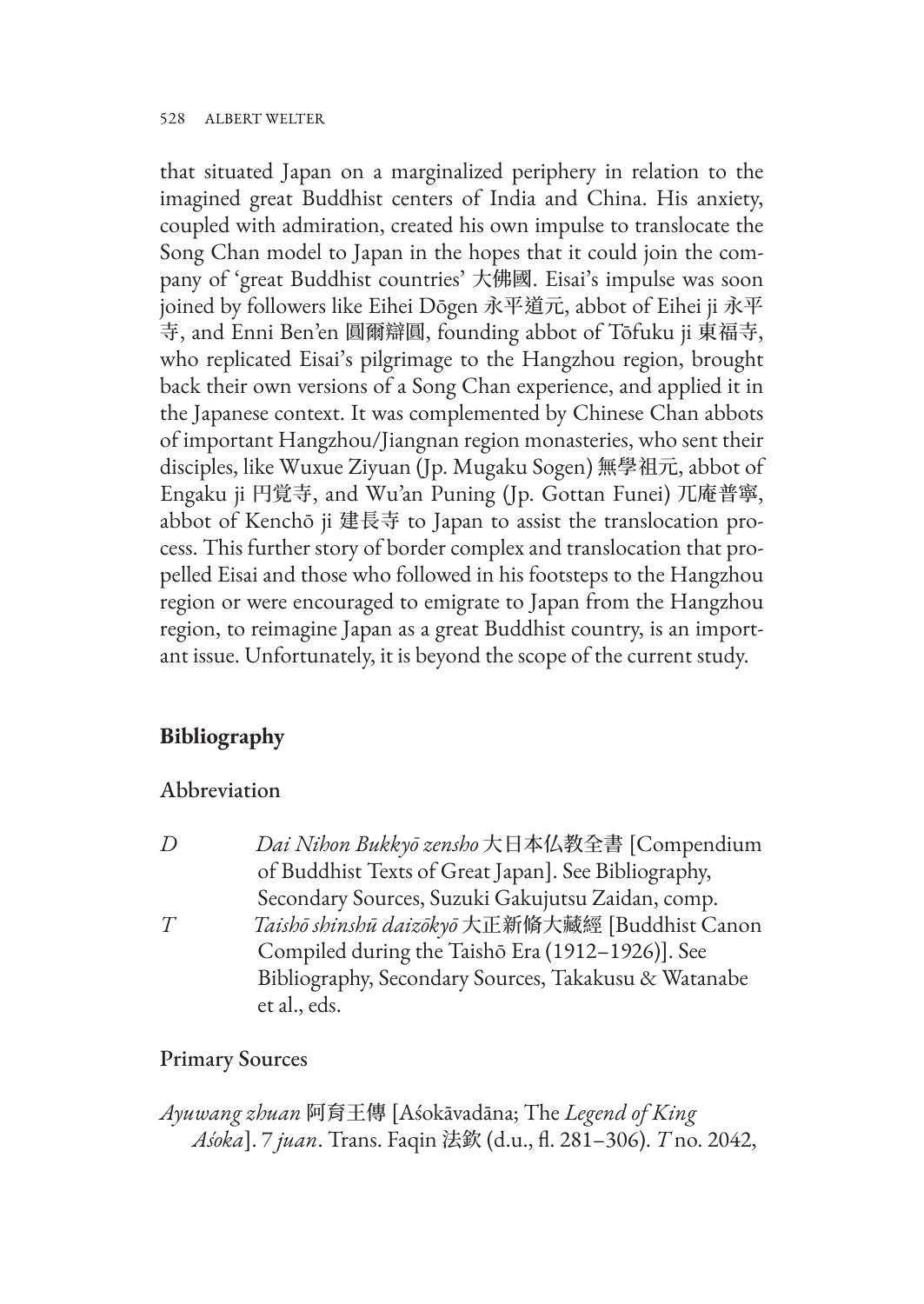50: 99a–131a.

- *Bada lingta minghao jing* 八大靈塔名號經 [Scripture on the Eight Famous Spiritual Monuments]. Trans. Faxian 法賢 (337–c. 422). *T* no. 1685, 32: 773a–b.
- *Da Tang Xiyu ji* 大唐西域記 [i.e. *Xiyu ji* 西域記; Great Tang Records of the Western Regions]. 12 *juan*. By Xuanzang 玄奘 (602–664). *T* no. 2087, vol. 51.
- *Da Tang Xiyu qiufa gaoseng zhuan* 大唐西域求法高僧傳 [Great Tang Biographies of Eminent Monks in Search of the Dharma in the Regions of the West]. 2 *juan*. By Yijing 義淨 (635–713). *T* no. 2066, 51.1a–12b.
- *Fanwang jing* 梵網經 [*Brahmajāla-sūtra*; Brahma-Net *Sūtra*]. 2 *juan*. Trans. Kumarajiva 鳩摩羅什 (344–413). *T* no. 1484, 24: 997a–1010a.
- *Fozu tongji* 佛祖統記. [Chronicle of the Buddhas and Patriarchs]. 54 *juan*. By Zhipan 志磐 (1220?–1275?). *T* no. 2035, 49: 129a–475c.
- *Gantong lu* 感通錄 [Record of Inspired Responses]. 3 *juan*. Abbreviation of the *Ji Shenzhou tasi sanbao gantong lu* 集神州 塔寺三寶感通錄 [Collection of Inspired Responses of the Three Treasures in the Pagodas and Temples of Shenzhou (i.e., China)]. Daoxuan 道宣 (596–667). *T* no. 2106, 52: 404a–435a.
- *Genkō shakusho* 元亨釈書 [Genkō Era Buddhist History]. 30 *kan*. By Kokan Shiren 虎関師錬 (1278–1346). In *D* vol. 101: 133–512.
- *Jingci chuangsu wubai luohan ji* 净慈創塑五百羅漢記 [Record on Sculpting Five-hundred Luohans in Jingci (Monastery)]. By Cao Xun 曹勳 (1098–1174). In *Songyin ji* 松隐集 [Collected Works of Songyin], 30: 1a–4a. *Siku quanshu zhenben qiji* 四庫全書珍本 七集.
- *Jingde chuandeng lu* 景德傳燈錄 [Record of the Transmission of the Lamp compiled in the Jingde era]. 30 *juan*. By Daoyuan 道原 (d. after 1004) in 1004. *T* no. 2076, 51: 196b–467a.
- *Jingshan luohan ji* 徑山羅漢記 [Record on the Arhats of Jingshan (Monastery)]. By Cao Xun 曹勳 (1098–1174). In *Songyin ji* 松 隐集 [Collected Works of Songyin, 30.9a–11b. *Siku quanshu zhenben qiji* 四庫全書珍本七集.

*Kaihen kyōshu ketsu* 改変教主決 [Revised Resolutions on the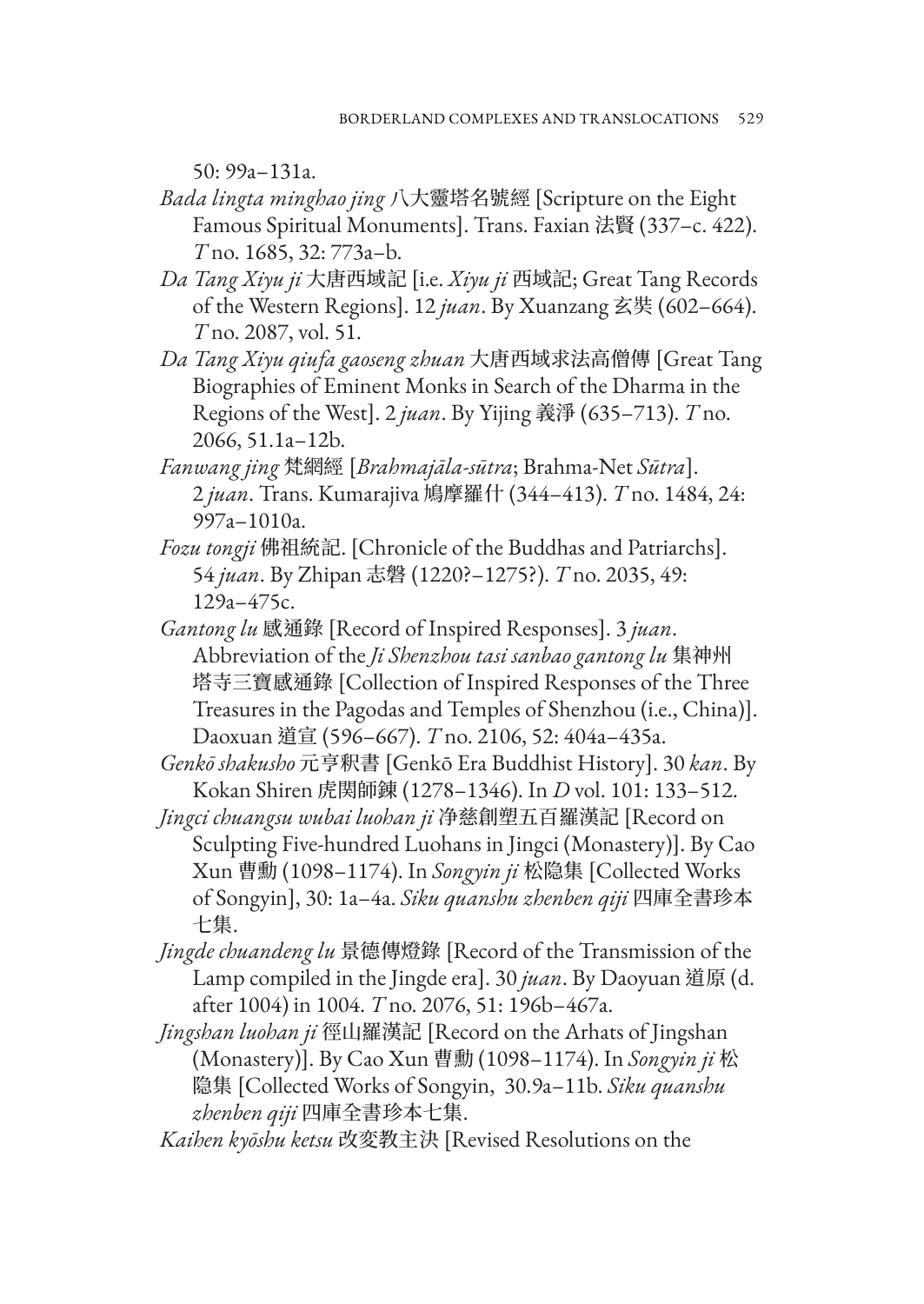Preacher of Esoteric Buddhism]. By Eisai 栄西 (1141-1215). In *Eisai shū* 栄西集 [Collected Works of Eisai], edited by Sueki Fumihiko 末木文美 et. al. *Chūsei zenseki sōkan* 中世禅籍叢刊 [Series of Medieval Zen texts] no. 1: 379–407. Kyoto: Rinsen shoten 臨川書店, 2013.

- *Kōzen gokoku ron* 興禅護国論 [Protecting the Country by Promoting Zen]. 3 *kan*. By Eisai 栄西 (1141–1215). In *Chūsei Zenka no shisō*  中世禅家の思想 [Medieval Zen Thought], edited by Ichikawa Hakugen 市川白弦, Iriya Yoshitakan 入矢義高, and Yanagida Seizan 柳田聖山. *Nihon shisō taikei* 日本思想大系 [Compendium of Japanese Thought] 16. Tokyo: Iwanami shoten 岩波書店, 1972.
- *Sifen lü* 四分律 [Vinaya in Four Divisions]. 60 *juan*. Translation attributed to Buddhayaśas 佛陀耶舍, between 403–413. *T* no. 1428, 22: 567a–1014b.
- *Song Gaoseng zhuan* 宋高僧傳. [Biographies of Eminent Monks compiled in the Song dynasty]. 30 *juan*. By Zanning 贊寧 (919–1001). *T* no. 2061, vol. 50.
- *Xu Gaoseng zhuan* 續高僧傳 [Continued Biographies of Eminent Monks]. 30 *juan*. By Daoxuan 道宣 (596–667). *T* no. 2060, 50: 425a–708c.
- *Zongjing lu* 宗鏡錄 [Records of the Source-Mirror]. 100 *juan*. By Yongming Yanshou 永明延壽 (904–975). *T* no. 2016, 48: 415a–957b.

# Secondary Sources

Baba Norihisa 馬場紀寿. 'From Sri Lanka to East Asia: A Short History of a Buddhist *Sūtra*'. In *The Global and the Local in Early Modern and Modern East Asia*, edited by B. A. Elman and C. J. Liu, 121–145. Leiden: Brill, 2017. Based on an earlier study, '*Hōkyōinkyō* no denpa to tenkai: Suriranka no daijō to Fukū, Enju, Jūgen, Keiha' 『宝篋印経』の伝播と展開: スリランカ の大乗と不空、延寿、重源、慶派 [The Transmission and Cultural Influences of a *Dhāraṇī Sūtra*: from Sri Lankan Mahāyāna to Amoghavajra, Yongming Yanshou, Chogen, and Kei School], *Bukkyō gaku* 仏教学 [Buddhist Studies] 54 (2012) 1–21.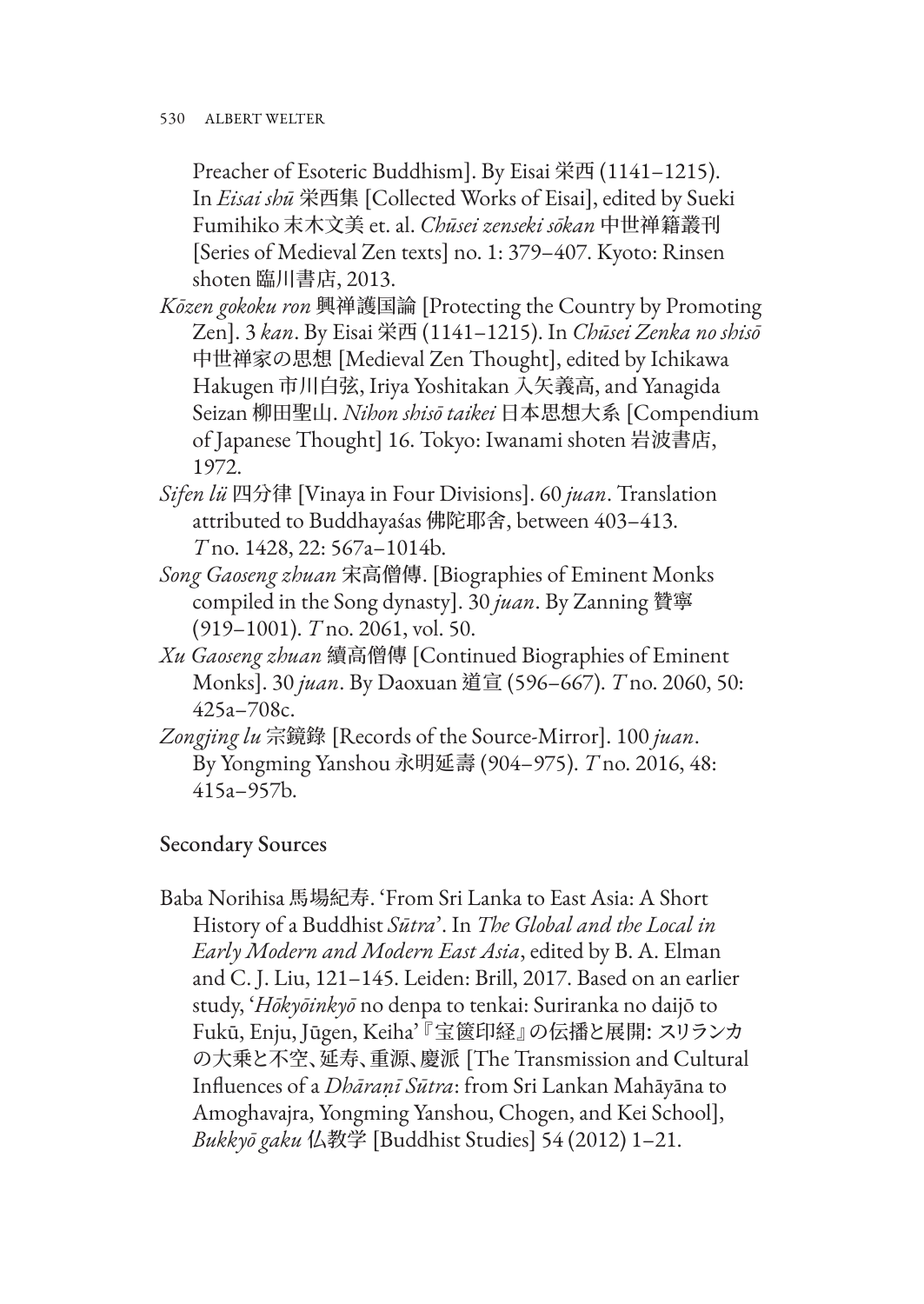- Bein, Steve, trans. *Purifying Zen: Watsuji Tetsurō's Shamōn Dōgen*. Honolulu: University of Hawai'i Press, 2011.
- Carter, Robert, and Erin McCarthy. 'Watsuji Tetsurō'. In *Stanford Encyclopedia of Philosophy* (Winter 2019 edition), edited by Edward N. Zalta. https://plato.stanford.edu/archives/win2019/ entries/watsuji-tetsuro/.
- Chang, Qing. *Feilaifeng and the Flowering of Chinese Buddhist Sculpture from the Tenth to Fourteenth Centuries*. Ph.D. dissertation, University of Kansas, 2005.
- Chapin, Helen. 'The Chan Master Budai'. *Journal of the American Oriental Society* 53, no. 1 (1933): 47–52.
- Chen, Jinhua. 'The Borderland Complex and the Construction of Sacred Sites and Lineages in East Asian Buddhism'. In *Buddhist Transformations and Interactions: Essays in Honor of Antonino Forte*, edited by Victor Mair, 65–106. Amherst, New York: Cambria Press, 2016.
- Cleary, Thomas, trans. *The Flower Ornament Scripture 3, Entry into the Realm of Reality*. Boulder: Shambhala, 1987.
- Deng Lixun 鄧立勛, ed. *Su Dongpo quanji* 蘇東坡全集 [Comprehensive Collected Works by Su Dongpo]. Hefei: Huangshan shushe 黃山書社, 1997.
- Edwards, Richard. 'Pu-tai-Maitreya and a Reintroduction to Hangchou's Fei-lai-feng'. *Ars Orientalis* 14 (1984): 5–50.
- Faure, Bernard. *The Rhetoric of Immediacy: A Cultural Critique of Chan/Zen Buddhism*. Princeton: Princeton University Press, 1991.
- Fong, Wen. *The Lohans and a Bridge to Heaven*. Freer Gallery Occasional Papers, 3.1. Washington: The Freer Gallery of Art, 1958.
- Fontein, Jan. *The Pilgrimage of Sudhana: A Study of Gandavyuha Illustrations in China, Japan and Java*. The Hague and Paris: Mouton & Co., 1967.
- Forte, Antonino. 'Hui-chih [fl. 676–703 A.D], a Brahmin Born in China'. *Annali dell'Istituto Orintale di Napoli* [Annals of the Oriental Institute of Naples] 45 (1985): 105–134.
- Glei, Reinhold, and Nikolas Jaspert. 'Terms, Turns and Traps: Some Introductory Remarks'. In *Locating Religions: Contact, Diversity,*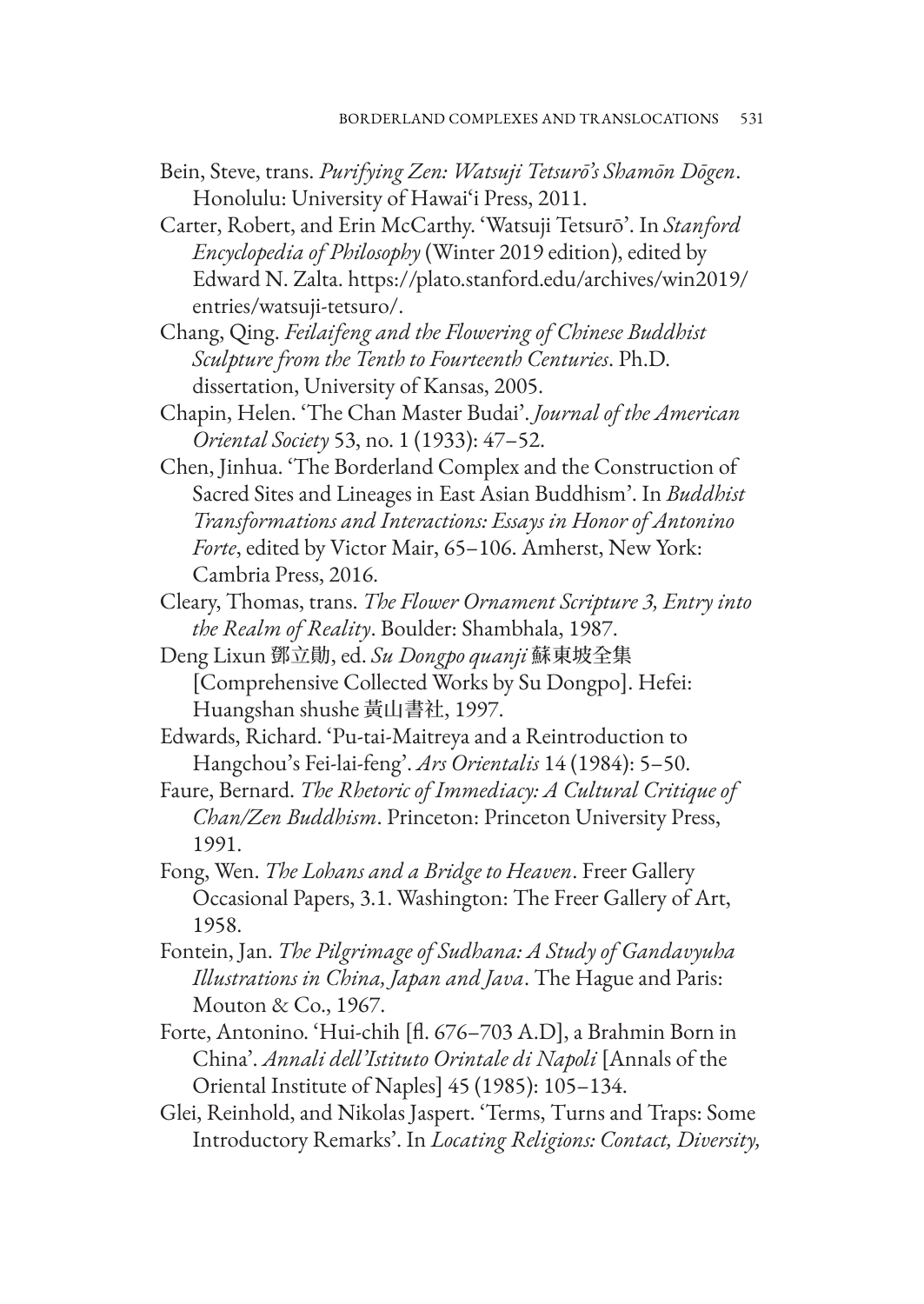*and Translocality*, edited by Reinhold Glei and Nikolas Jaspert, 1–15. Leiden: Brill, 2016.

- Greiner, Clemens, and Patrick Sakdapolrak. 'Translocality: Concepts, Applications, and Emerging Research Perspectives'. *Geography Compass* 7, no. 5 (2013): 373–384.
- Groner, Paul. *Saicho: The Establishment of the Japanese Tendai School*. Honolulu: University of Hawai'i Press, 2000.
- Hucker, Charles O. *A Dictionary of Official Titles in Imperial China*. Palo Alto, CA: Stanford University Press, 1985.
- Josephson, Jason Ānanda. *The Invention of Religion in Japan*. Chicago: University of Chicago Press, 2012.
- Kuroda Toshio, and James Dobbins. 'The Development of the Kenmitsu System as Japan's Medieval Orthodoxy'. The Legacy of Kuroda Toshio, *Japanese Journal of Religious Studies* 23, no. 3/4 (1996): 233–269.
- Legge, James, trans. *A Record of Buddhistic Kingdoms*. Oxford: Clarendon Press, 1965.
- Levine, Gregory. *Awakenings: Zen Figure Painting in Medieval Japan*. New York: Japan Society, 2007.
- López, Antonio Mezcua. 'Cursed sculptures, forgotten rocks: the history of Hangzhou's Feilaifeng hill'. *Studies in the History of Gardens & Designed Landscapes* 37, no. 1 (2017): 33–76.
- Mano, Shinya. 'Yōsai and Esoteric Buddhism'. In *Esoteric Buddhism and the Tantras in East Asia*, edited by Charles Orzech, Henrik Sørensen, Richard Payne, 827–834. Leiden: Brill, 2010.
	- ———. *Yōsai and the Transformation of Buddhist Precepts in Pre‐ modern Japan*. Ph.D. dissertation, School of Oriental and African Studies, University of London, 2014.
- McRae, John R. 'Reconstituting Yōsai (1141–1215): The "Combined Practice" as an Authentic Interpretation of the Buddhist Tradition'. *Collected Research Papers on Buddhism* 佛學 研究論文集 [Collection of Essays on Buddhist Studies], 332–324. Kaohsiung, Taiwan: Foguan chubanshe 佛光出版社, 1992.
- Moloughney, Brian. 'Overcoming the Borderland Complex: Indian and China, 600–1400'. *New Zealand Journal of Asian Studies* 6, no. 2 (2004):165–176.
- Murata, Jirō 村田二郎. 'Chūgoku no Aiku-ō tō' 中国の阿育王塔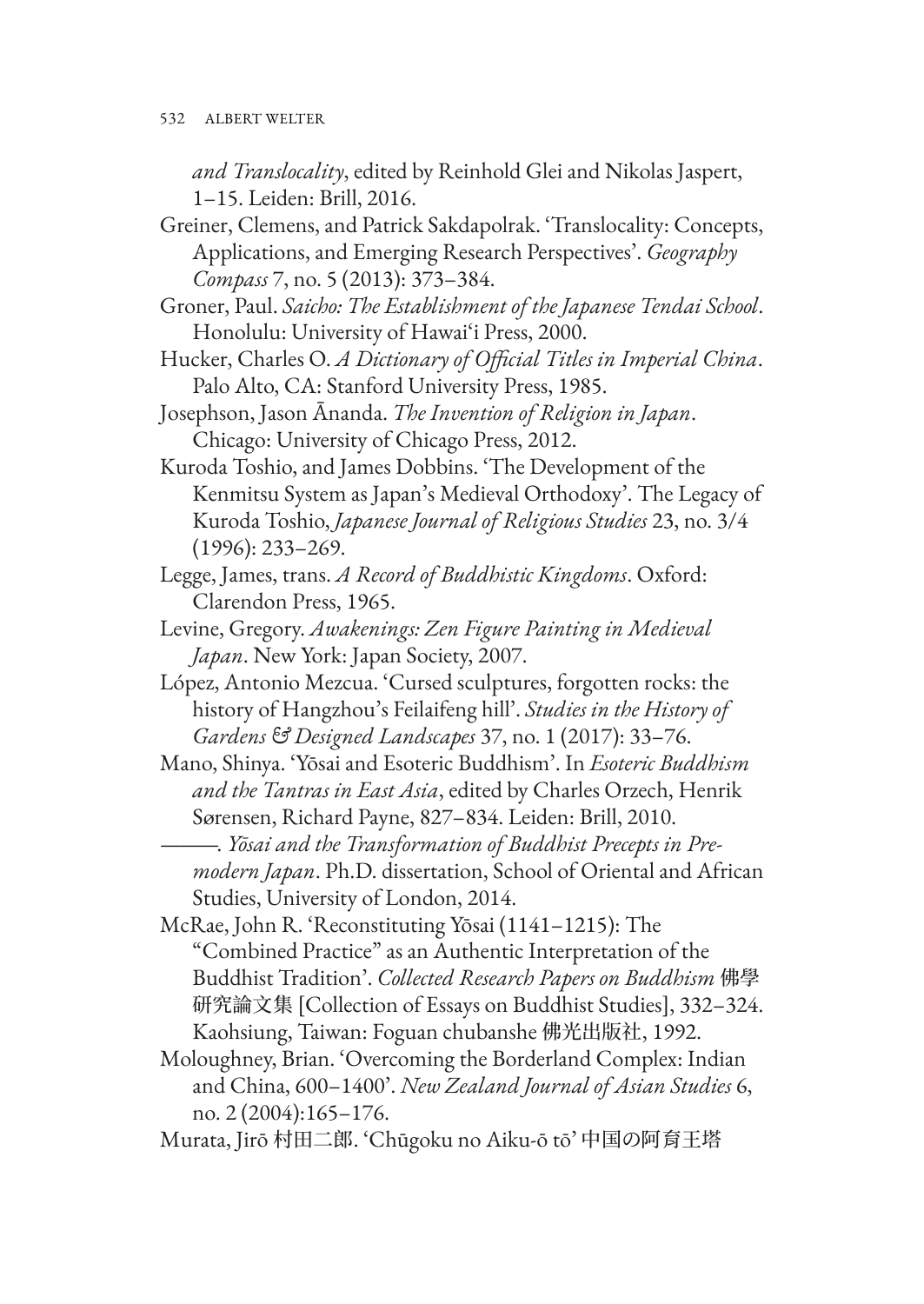[King Aśoka *Stūpa*s in China] (1) through (6). *Bukkyō geijutsu* 佛 教芸術 [*Ars Buddhica*] 114 (1977): 3–18; 117 (1978): 3–18; 118 (1978): 48–57; 120 (1978): 105–117; 121 (1978): 107–117; 123 (1979): 105–116.

- Mus, Paul. *Barabuḍur*. Translated from the French by Alexander W. Macdonald. New Delhi: Indira Gandhi National Centre for the Arts, 1998.
- Protass, Jason. 'Poetic (mis)interpretations between Chinese Chan and Japanese Zen'. In *Approaches to Chan, Sŏn, and Zen Studies: The Spread of Chan Buddhism throughout East Asia*, edited by Albert Welter, Steven Heine, and Jin Y. Park. Albany: State University of New York Press, in press.

Reischauer, Edwin O. *Ennin*'*s Diary: The Record of a Pilgrimage to China in Search of the Law*. New York: Ronald Press, 1955. ———. *Ennin*'*s Travels in T*'*ang China*. New York: Ronald Press, 1955.

- Snellgrove, David. 'Śākyamuni's Final "nirvāṇa"'. *Bulletin of the School of Oriental and African Studies* 36, no. 2 (1973): 399–411.
- Strong, John. *The Experience of Buddhism: Sources and Interpretations*. Belmont: Wadsworth, 2007.
- ———. *The Legend of King Aśoka*. Princeton: Princeton University Press, 1983.
- Sueki Fumihiko 末木文美. 'Mumyō shu, Ingoshū kaidai' 「無名集」 「隠語集」解題 [On the *Mumyō shu* and *Ingoshū*]. In Shinpukuji Rare Book Series No. 2 真福寺善本叢刊第2期, *Chusei sentoku chosakushū* 中世先徳著作集 [Collection of Medieval Preeminent Works], edited by Abe Yasurō 阿部泰郎 and Yamasaki Makoto 山 崎誠, 556–576. Kyoto: Rinsen shoten 臨川書店, 2006.
- Sueki Fumihiko 末木文美文. 'Eisai Zenji to Mikkyō' 栄西禅師と密教 [Zen Master Eisai and Mikkyō]. *Zen bunka* 禅文化 [Zen Culture] 232 (2014): 14–20.
- Suzuki Gakujutsu Zaidan 鈴木学術財団, comp. *Dai Nihon bukkyō zensho* 大日本仏教全書 [Complete Buddhist Works of Japan]. 150 vols. Tokyo: Bussho kankōkai 佛書刊行會, 1912–1922. All references are to the rpt. ed., 100 vols. Suzuki Gakujutsu Zaidan 鈴木学術財団 (Tokyo: Kōdansha 講談社, 1970–1973).

Takakusu Junjirō 高楠順次郎, and Watanabe Kaigyoku 渡邊海旭